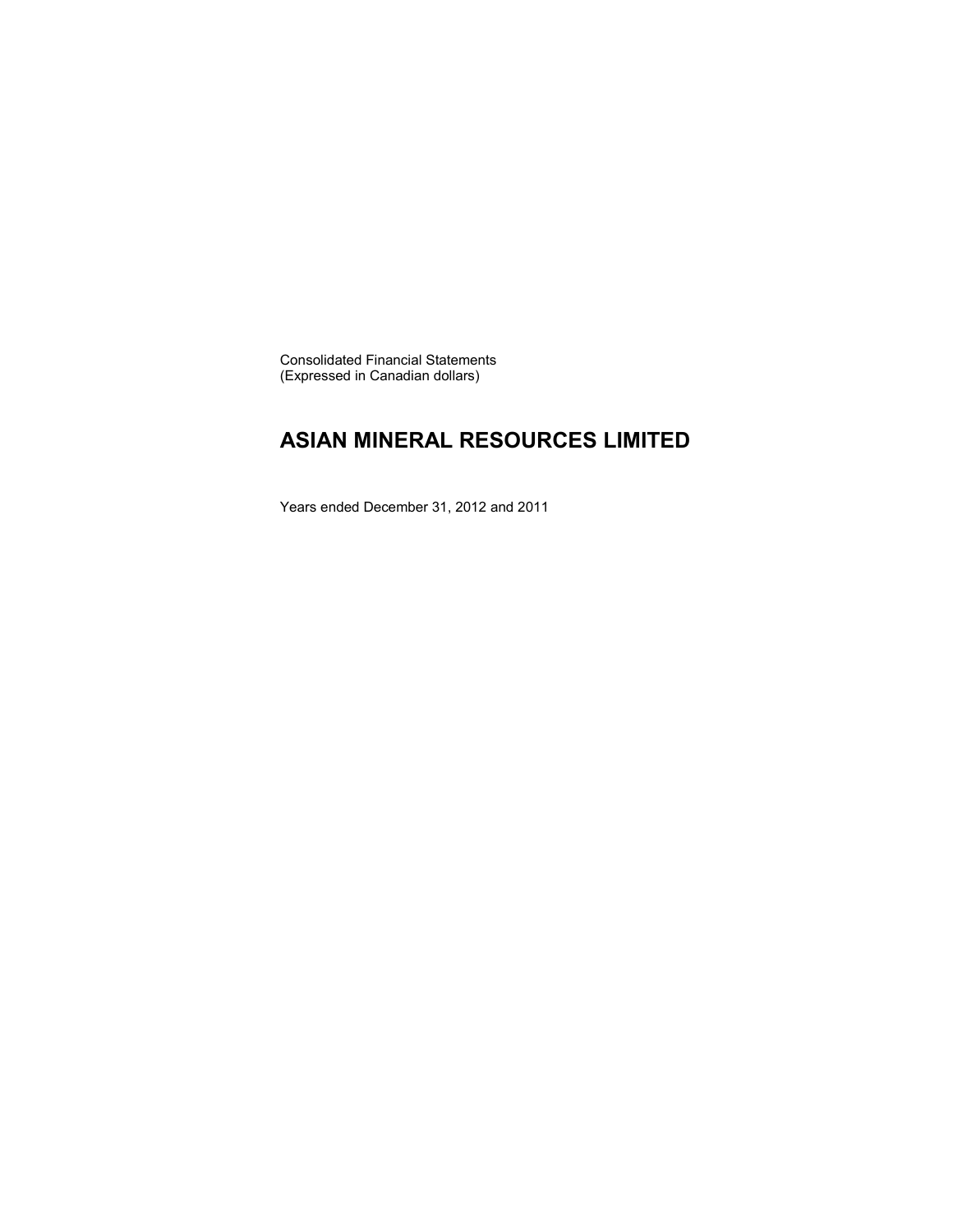

KPMG LLP Chartered Accountants PO Box 10426 777 Dunsmuir Street Vancouver BC V7Y 1K3 Canada

Telephone (604) 691-3000 Fax (604) 691-3031 Internet www.kpmg.ca

### **INDEPENDENT AUDITORS' REPORT**

To the Shareholders of Asian Mineral Resources Limited

We have audited the accompanying consolidated financial statements of Asian Mineral Resources Limited, which comprise the consolidated statements of financial position as at December 31, 2012 and 2011, the consolidated statements of operations and comprehensive loss, changes in equity and cash flows for the years then ended, and notes, comprising a summary of significant accounting policies and other explanatory information.

### **Management's responsibility for the consolidated financial statements**

Management is responsible for the preparation and fair presentation of these consolidated financial statements in accordance with International Financial Reporting Standards, and for such internal control as management determines is necessary to enable the preparation of consolidated financial statements that are free from material misstatement, whether due to fraud or error.

### **Auditors' responsibility**

Our responsibility is to express an opinion on these consolidated financial statements based on our audits. We conducted our audits in accordance with Canadian generally accepted auditing standards. Those standards require that we comply with ethical requirements and plan and perform the audits to obtain reasonable assurance about whether the consolidated financial statements are free from material misstatement.

An audit involves performing procedures to obtain audit evidence about the amounts and disclosures in the consolidated financial statements. The procedures selected depend on our judgment, including the assessment of the risks of material misstatement of the consolidated financial statements, whether due to fraud or error. In making those risk assessments, we consider internal control relevant to the entity's preparation and fair presentation of the consolidated financial statements in order to design audit procedures that are appropriate in the circumstances, but not for the purpose of expressing an opinion on the effectiveness of the entity's internal control. An audit also includes evaluating the appropriateness of accounting policies used and the reasonableness of accounting estimates made by management, as well as evaluating the overall presentation of the consolidated financial statements.

We believe that the audit evidence we have obtained in our audits is sufficient and appropriate to provide a basis for our audit opinion.

### **Opinion**

In our opinion, the consolidated financial statements present fairly, in all material respects, the consolidated financial position of Asian Mineral Resources Limited as at December 31, 2012 and 2011, and its consolidated financial performance and its consolidated cash flows for the years then ended in accordance with International Financial Reporting Standards**.**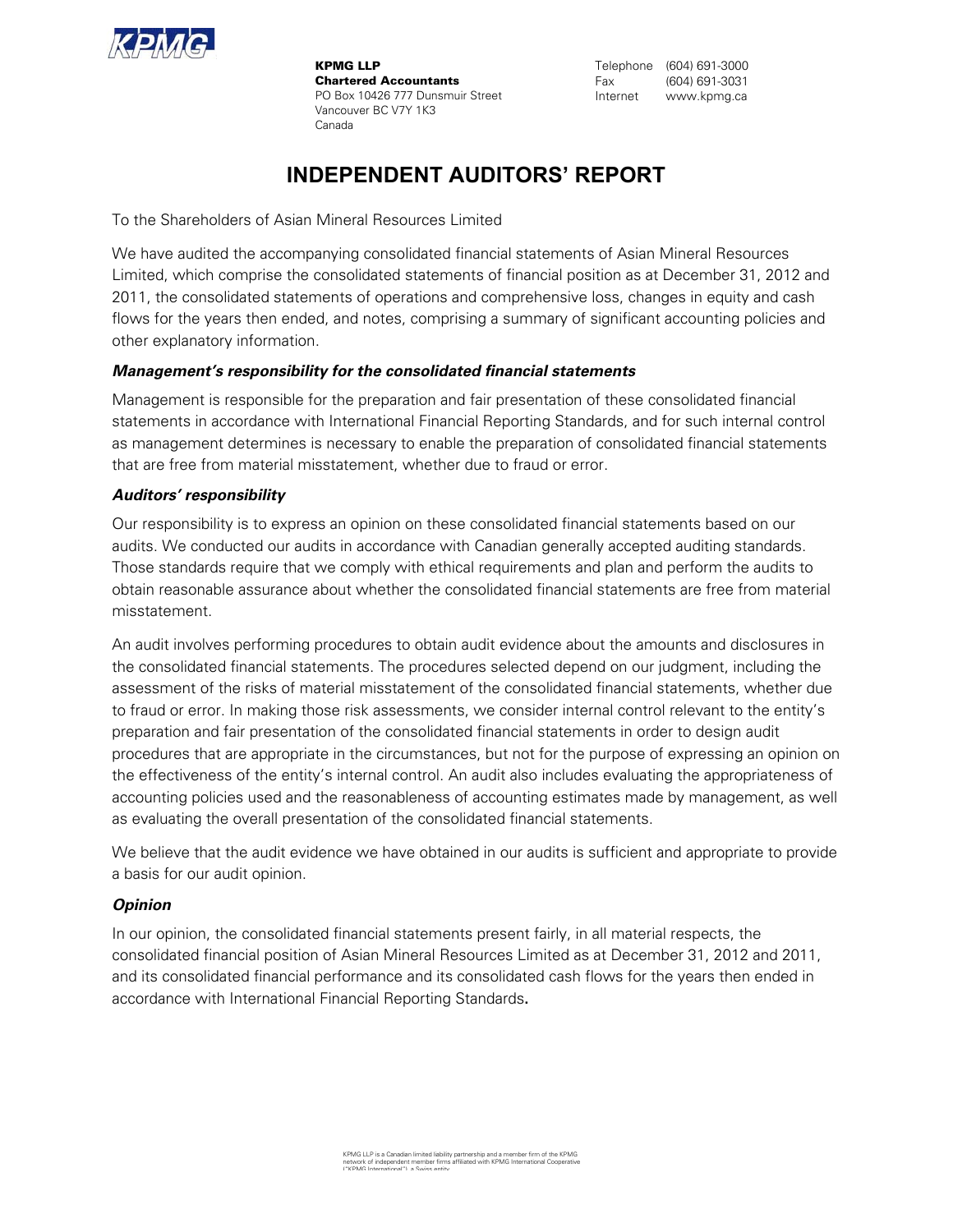### **Emphasis of Matter**

Without qualifying our opinion, we draw attention to Note 1 in the consolidated financial statements which describes that the Company will require additional funding in 2013 of approximately \$16 million to complete the development and commence commercial production at the Ban Phuc mine. These conditions, along with other matters as set forth in Note 1, indicate the existence of material uncertainties that may cast significant doubt about the Company's ability to continue as a going concern.

 $KPMG$  11P

Chartered Accountants

Vancouver, Canada April 22, 2013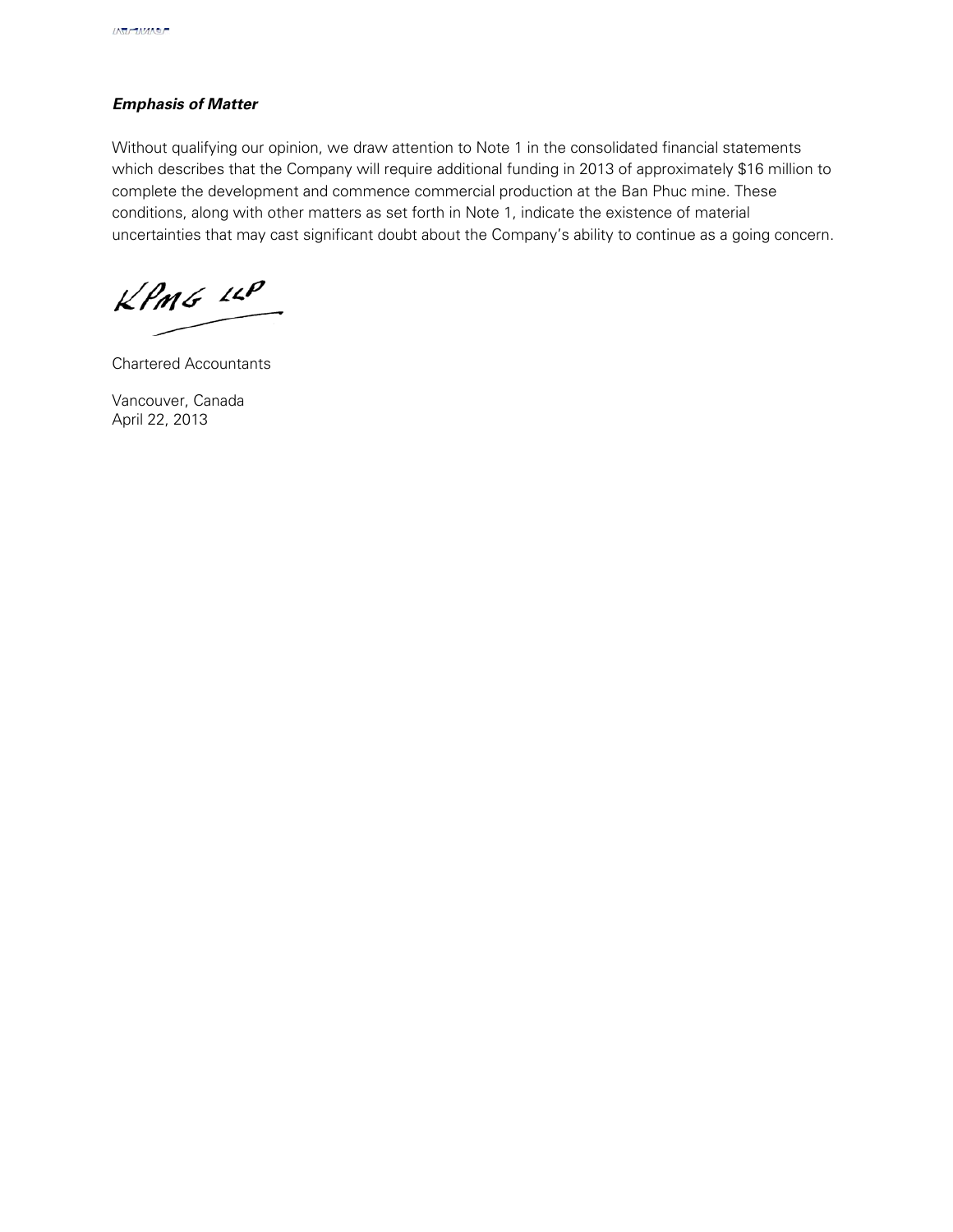Consolidated Balance Sheets (Expressed in Canadian dollars)

|                                                                                                                               | December 31,<br>2012                                  | December 31,<br>2011                                 |  |
|-------------------------------------------------------------------------------------------------------------------------------|-------------------------------------------------------|------------------------------------------------------|--|
| <b>Assets</b>                                                                                                                 |                                                       |                                                      |  |
| Current assets:                                                                                                               |                                                       |                                                      |  |
| Cash and cash equivalents<br>Accounts receivable and prepayments                                                              | \$<br>15,269,580<br>865,024                           | \$<br>2,725,594<br>250,725                           |  |
| Materials and supplies inventory (note 7)                                                                                     | 1,136,747                                             | 1,138,806                                            |  |
|                                                                                                                               | 17,271,351                                            | 4,115,125                                            |  |
| Non-current assets:                                                                                                           |                                                       |                                                      |  |
| Property and equipment (note 8)                                                                                               | 20,366,281                                            | 15,706,361                                           |  |
| Mineral property interest (note 9)                                                                                            | 677,323                                               | 677,323                                              |  |
| <b>Total assets</b>                                                                                                           | \$<br>38,314,955                                      | 20,498,809<br>\$                                     |  |
| Liabilities and Equity<br><b>Current liabilities:</b><br>Accounts payable and accrued<br>liabilities                          | \$<br>3,510,281                                       | \$<br>1,875,496                                      |  |
| Non-current liabilities:<br>Provision for closure and rehabilitation (note 10)                                                | 215,600                                               | 215,600                                              |  |
| Equity:<br>Share capital (note 11(b))<br>Share-based payments reserve (note 11(d))<br>Currency translation reserve<br>Deficit | 115,833,103<br>516,433<br>1,162,598<br>(82, 226, 485) | 95,052,093<br>984,521<br>1,214,963<br>(78, 511, 593) |  |
| Equity attributable to owners of the Company                                                                                  | 35,285,649                                            | 18,739,984                                           |  |
| Non-controlling interest                                                                                                      | (696, 575)                                            | (332, 271)                                           |  |
| Total equity                                                                                                                  | 34,589,074                                            | 18,407,713                                           |  |
| Total liabilities and equity                                                                                                  | 38,314,955<br>\$                                      | 20,498,809<br>\$                                     |  |

Going concern (note 1) Commitments and contingencies (note 19) Subsequent event (note 20)

See accompanying notes to consolidated financial statements.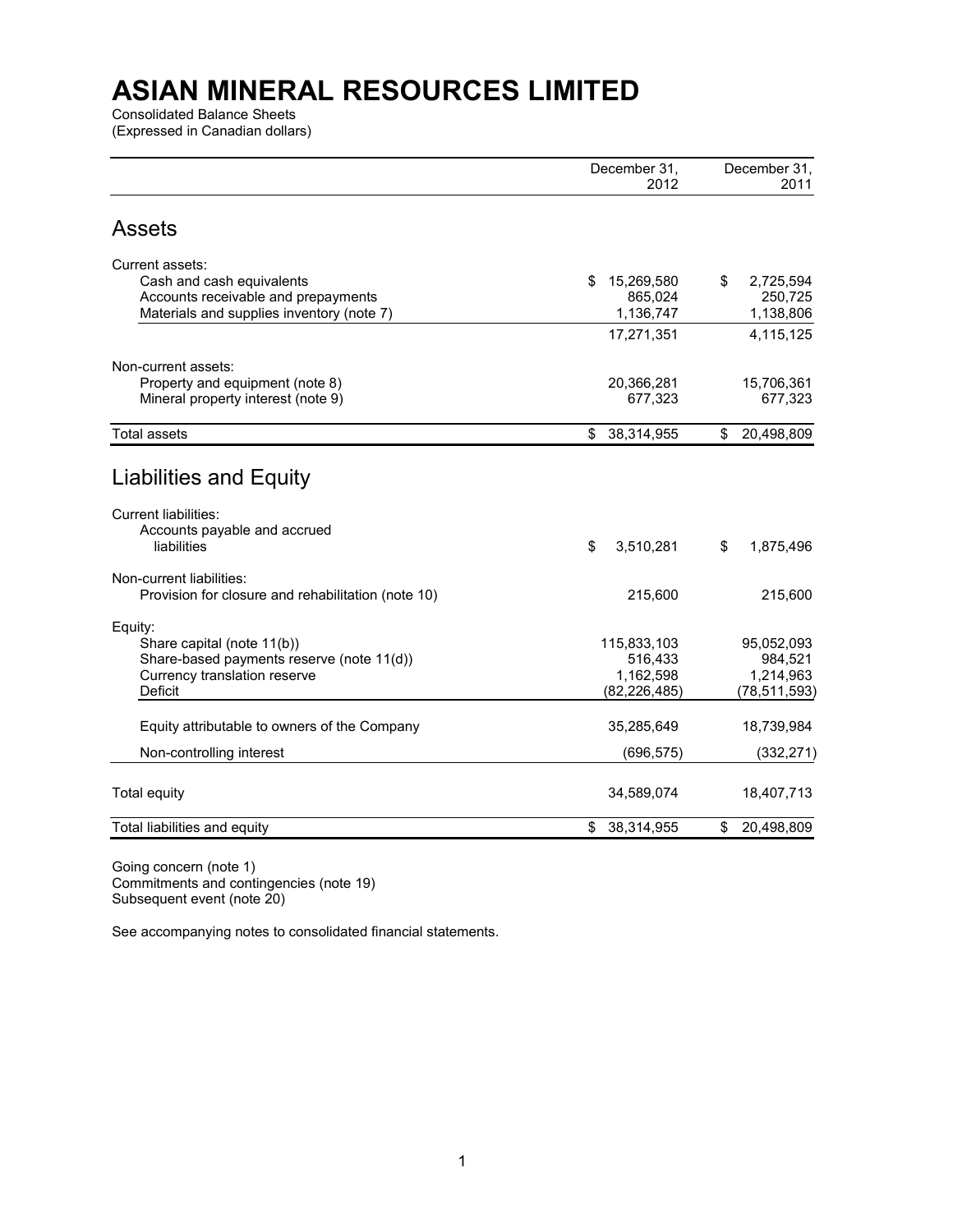Consolidated Statements of Operations and Comprehensive Loss (Expressed in Canadian dollars)

Years ended December 31, 2012 and 2011

|                                                               | 2012            | 2011            |
|---------------------------------------------------------------|-----------------|-----------------|
|                                                               |                 |                 |
| Operating costs and expenses:                                 |                 |                 |
| Amortization and depreciation                                 | \$<br>140,314   | \$<br>156,345   |
| Directors fees                                                | 47,697          | 205,103         |
| Exploration                                                   | 71,522          | 7,483           |
| Legal, audit and accounting                                   | 139,155         | 82,337          |
| Listing and filing fees                                       | 48,111          | 31,934          |
| Office and administration                                     | 384,655         | 651,373         |
| Share-based payments (note 11(d))                             | 256,279         | 4,540           |
| Travel and conferences                                        | 125,912         | 50,244          |
| Vietnam office expenses (note 12)                             | 3,607,916       | 2,046,241       |
| Loss from operations                                          | 4,821,561       | 3,235,600       |
| Finance income and expenses:                                  |                 |                 |
| Interest income                                               | (59,096)        | (36, 101)       |
| Foreign exchange loss (gain)                                  | 35,280          | (13, 228)       |
|                                                               | (23, 816)       | (49, 329)       |
| Loss for the year                                             | 4,797,745       | 3,186,271       |
|                                                               |                 |                 |
| Other comprehensive loss (gain):                              |                 |                 |
| Foreign currency translation differences - foreign operations | 58,183          | (118,995)       |
| Comprehensive loss for the year                               | \$<br>4,855,928 | \$<br>3,067,276 |
| Loss for the year attributable to:                            |                 |                 |
| Owners of the Company                                         | \$<br>4,439,259 | \$<br>3,007,925 |
| Non-controlling interest                                      | 358,486         | 178,346         |
|                                                               | \$<br>4,797,745 | \$<br>3,186,271 |
|                                                               |                 |                 |
| Comprehensive loss for the year attributable to:              |                 |                 |
| Owners of the Company                                         | \$<br>4,491,624 | \$<br>2,900,829 |
| Non-controlling interest                                      | 364,304         | 166,447         |
|                                                               | \$<br>4,855,928 | \$<br>3,067,276 |
|                                                               |                 |                 |
| Basic and diluted owners' loss per share                      | \$<br>0.02      | \$<br>0.02      |
| Weighted average number of common shares outstanding          | 296,049,835     | 202,007,217     |

See accompanying notes to consolidated financial statements.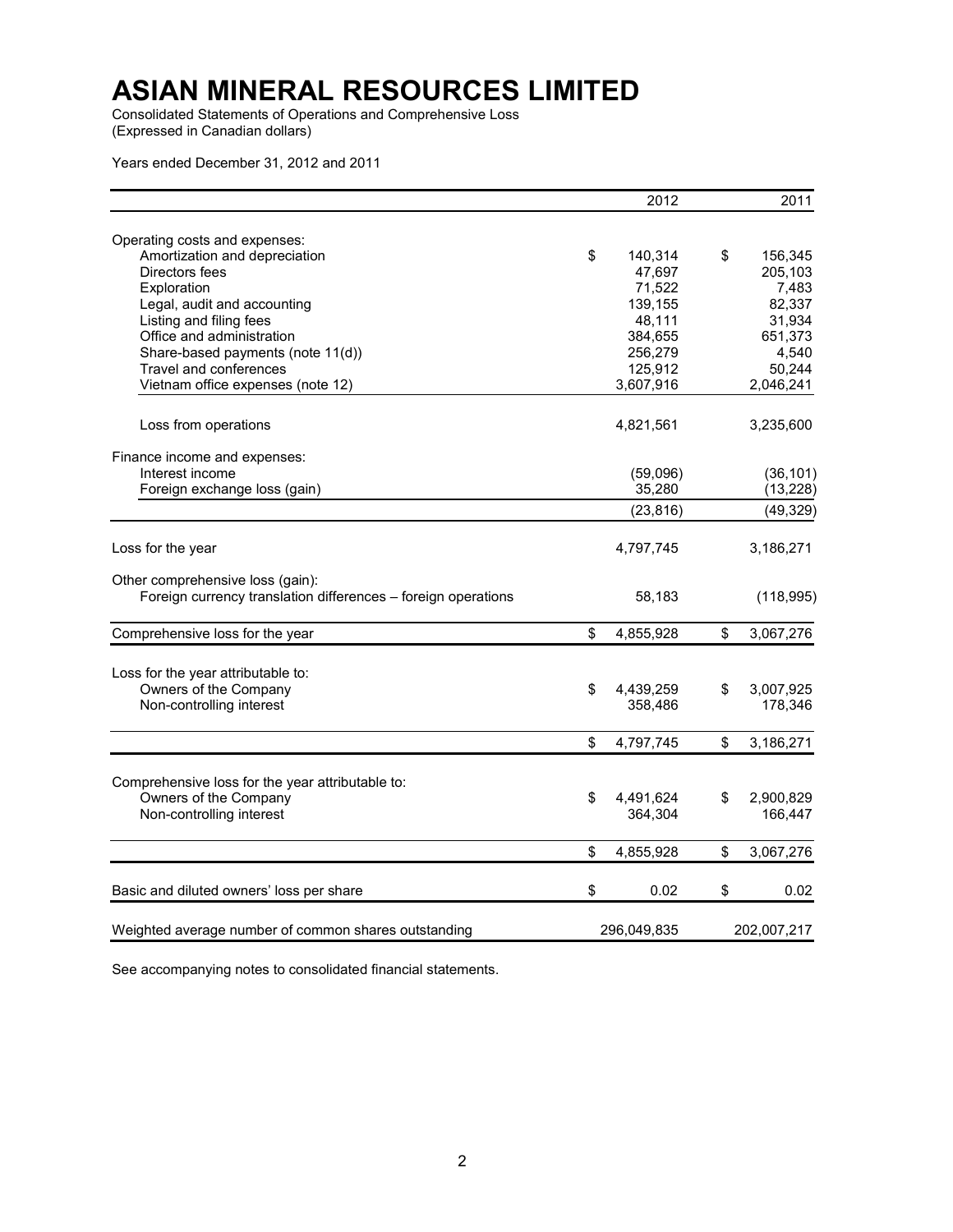ASIAN MINERAL RESOURCES LIMITED **ASIAN MINERAL RESOURCES LIMITED** Consolidated Statements of Changes in Equity<br>(Expressed in Canadian dollars, except number of common shares) Consolidated Statements of Changes in Equity

(Expressed in Canadian dollars, except number of common shares)

Years ended December 31, 2012 and 2011 Years ended December 31, 2012 and 2011

| 34,589,074    | ക | (696, 575)              | ↔  | \$35,285,649      | $$$ $(82, 226, 485)$       | 1,162,598<br>မာ        | ക                          | 516,433<br>↔        | \$115,833,103           | 525,207,162            | Balance, December 31, 2012       |
|---------------|---|-------------------------|----|-------------------|----------------------------|------------------------|----------------------------|---------------------|-------------------------|------------------------|----------------------------------|
| (4,797,745)   |   | (358, 486)              |    | (4,439,259)       | (4,439,259)                |                        |                            |                     |                         |                        | Loss for the year                |
| (58, 183)     |   | (5, 818)                |    | (52, 365)         |                            | (52, 365)              |                            |                     |                         |                        | Currency translation gain (loss) |
|               |   |                         |    |                   | 724,367                    |                        |                            | (724, 367)          |                         |                        | Expiry of options                |
| 256,279       |   |                         |    | 256,279           |                            |                        |                            | 256,279             |                         |                        | Share-based payments             |
| 20,781,010    |   |                         |    | 20,781,010        |                            |                        |                            |                     | 20,781,010              | 322, 272, 727          | Issue of shares, net of costs    |
| 18,407,713    |   | (332, 271)              |    | 18,739,984        | (78, 511, 593)             | 1,214,963              |                            | 984,521             | 95,052,093              | 202,934,435            | Balance, December 31, 2011       |
| (3, 186, 271) |   | (178,346)               |    | (3,007,925)       | (3,007,925)                |                        |                            |                     |                         |                        | Loss for the year                |
| 118,995       |   | 11,900                  |    | 107,096           |                            | 107,096                |                            |                     |                         |                        | Currency translation gain (loss) |
|               |   |                         |    |                   | 545,450                    |                        |                            | (545, 450)          |                         |                        | Expiry of options                |
| 4,540         |   |                         |    | 4,540             |                            |                        |                            | 4,540               |                         |                        | Share-based payments             |
| 4,605,000     |   |                         |    | 4,605,000         |                            |                        | (75,000)                   |                     | 4,680,000               | 31,200,000             | Issue of shares, net of costs    |
| 16,865,449    | ↮ | (165, 825)              | မာ | \$17,031,274      | $$1,107,868$ $$76,049,118$ |                        | 75,000<br>↮                | \$1,525,431         | \$90,372,093            | 171,734,435            | Balance, January 1, 2011         |
| Total         |   | controlling<br>interest |    | equity<br>Owners' | Deficit                    | reserve<br>translation | for common<br>shares       | reserve<br>payments | (note 11(b))<br>capital | (note 11(b))<br>shares |                                  |
|               |   | $\frac{1}{2}$           |    |                   |                            | Currency               | subscription<br>Advance on | based<br>Share-     | Share                   | Common<br>Number of    |                                  |

See accompanying notes to consolidated financial statements. See accompanying notes to consolidated financial statements.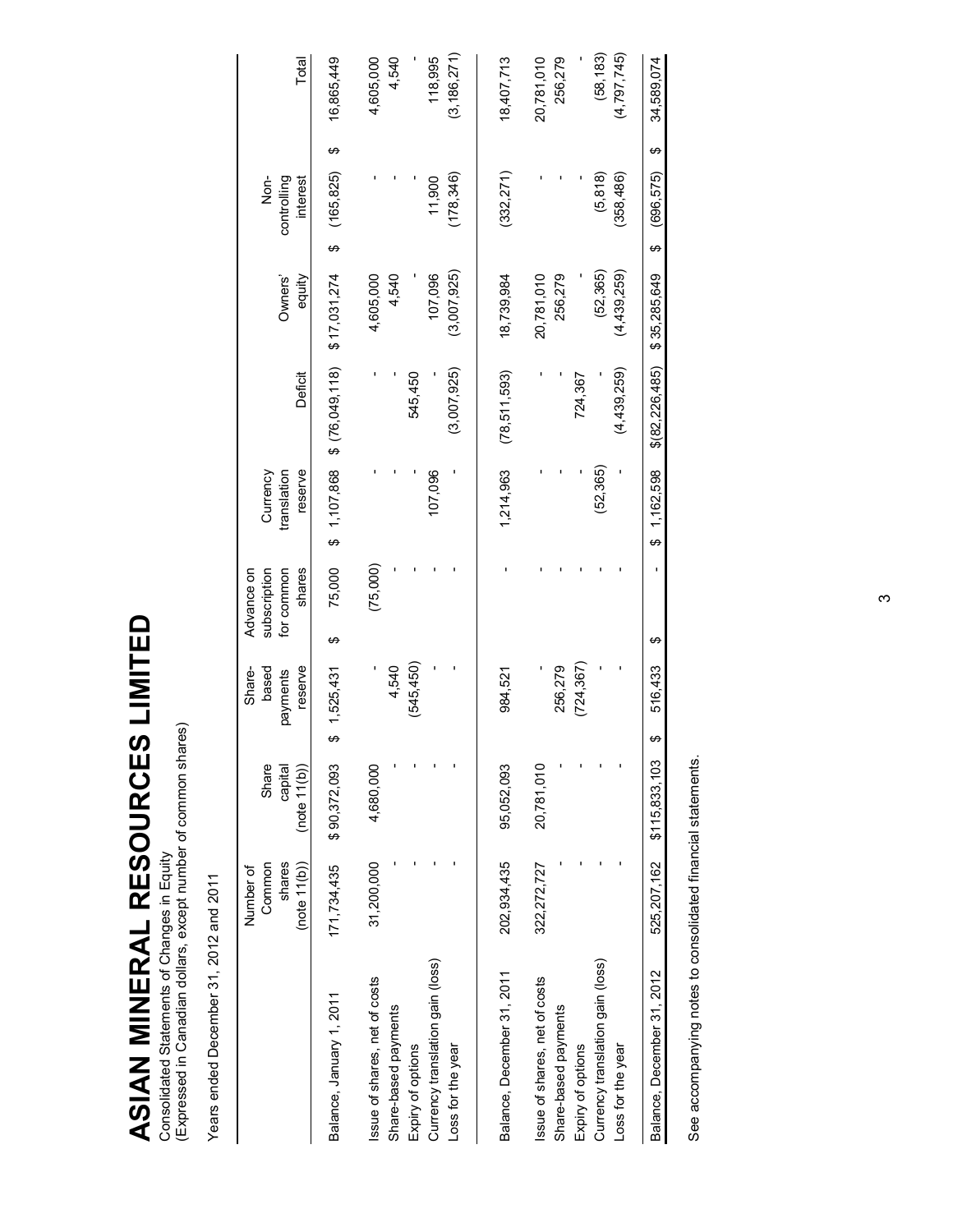Consolidated Statements of Cash flows (Expressed in Canadian dollars)

Years ended December 31, 2012 and 2011

|                                                      | 2012              | 2011           |
|------------------------------------------------------|-------------------|----------------|
| Cash provided by (used in):                          |                   |                |
| Operations:                                          |                   |                |
| Net income (loss) for the year                       | \$<br>(4,797,745) | \$ (3,186,271) |
| Items not involving cash:                            |                   |                |
| Share based payments (note 11(d))                    | 256,279           | 4,540          |
| Amortization and depreciation                        | 140.314           | 156,345        |
| Foreign currency translation                         | 5,514             | (149, 470)     |
| Changes in non-cash operating working capital:       |                   |                |
| Accounts receivable and prepayments                  | (614, 299)        | (38, 496)      |
| Advances on subscriptions                            |                   | 75,000         |
| Materials and supplies inventory                     | 2.059             | 37.991         |
| Accounts payable and accrued liabilities             | 1,634,785         | 320,914        |
|                                                      | (3,373,093)       | (2,779,447)    |
| Investments:                                         |                   |                |
| Purchase of property, plant and equipment            | (4,863,931)       | (976, 747)     |
| Financing:                                           |                   |                |
| Issuance of common shares and warrants, net of issue |                   |                |
| costs (note $11(c)(i)$ )                             | 20,781,010        | 4,680,000      |
| Advances on share subscriptions                      |                   | (75,000)       |
|                                                      | 20,781,010        | 4,605,000      |
| Increase in cash and cash equivalents                | 12,543,986        | 848,806        |
| Cash and cash equivalents, beginning of year         | 2,725,594         | 1,876,788      |
| Cash and cash equivalents, end of year               | \$<br>15,269,580  | \$2,725,594    |

Supplemental cash flow information (note 15)

See accompanying notes to consolidated financial statements.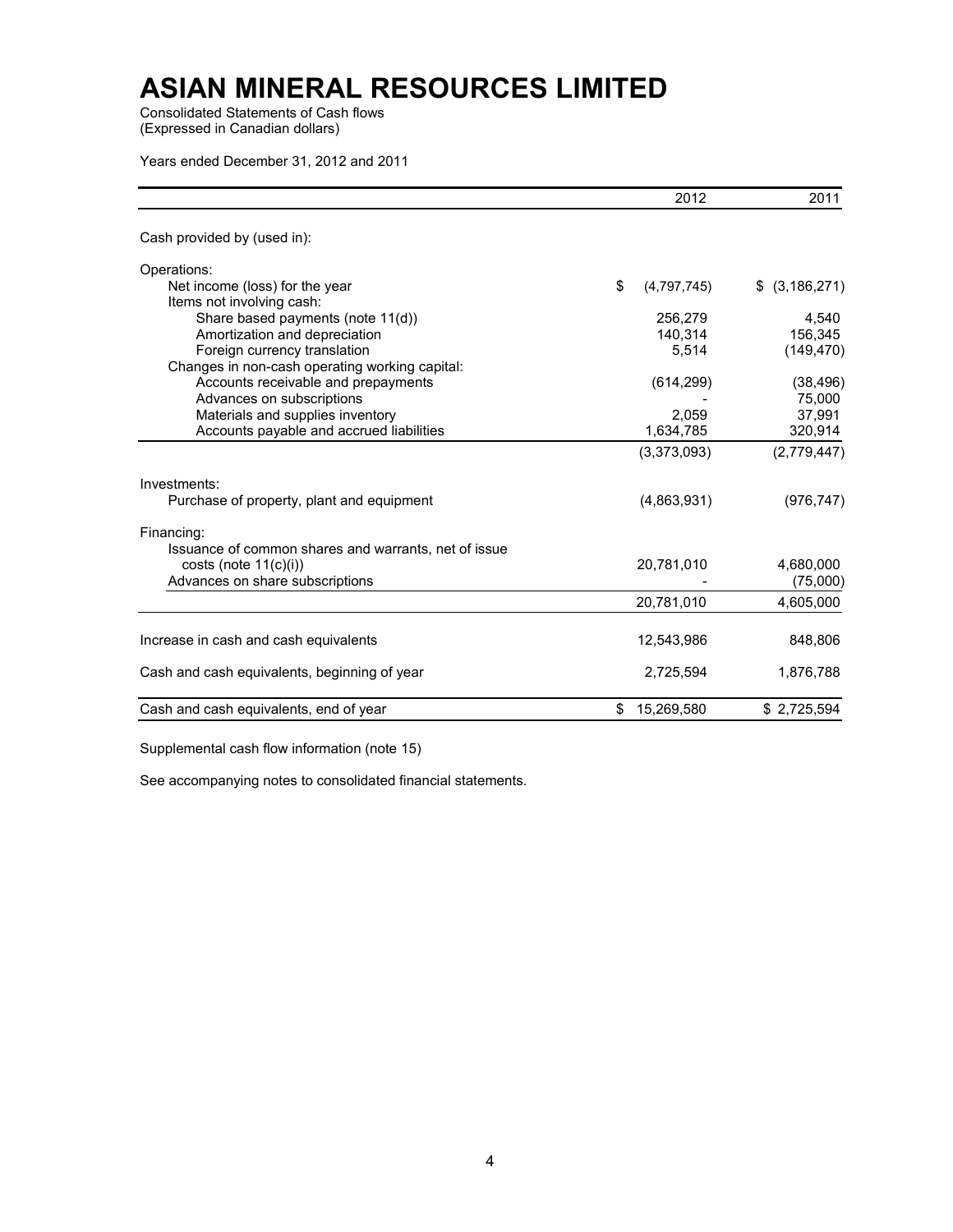Notes to the Consolidated Financial Statements (Expressed in Canadian dollars, unless otherwise stated)

Years ended December 31, 2012 and 2011

#### **1. Nature of business and going concern:**

Asian Mineral Resources Limited (the Company or AMR) is incorporated under the laws of the Province of British Columbia by a certificate of continuance as of December 31, 2004, having previously been incorporated and registered under the New Zealand Companies Act 1993. On April 19, 2004, the Company became listed on the TSX-Venture Exchange (TSX-V). The Company's principal business activity is the exploration and development of mineral property interests. Its principal mineral property interest, held through a joint venture, is in the Ban Phuc Project Area located 160 km west of Hanoi in Son La Province, in northwestern Vietnam.

The Company completed a definitive feasibility study in November 2005, updated in 2007, which supported mine development within a portion of the Ban Phuc Project Area. On December 17, 2007, the Company received a mining license to develop and mine the Ban Phuc deposit from the Vietnamese Ministry of Natural Resources and Environment. Project development commenced in late 2007, with production initially anticipated to commence in the second quarter of 2009. On October 1, 2008, the Company suspended project development activities at Ban Phuc and subsequently placed the project on care and maintenance for various reasons including the inability to obtain financing for project completion. During 2012, following private placement funding, construction activities recommenced with the expectation of initial commissioning of operations in mid-2013. Reference is made to the mineral property interest note (note 9) for a description of correspondence and discussion regarding the status of the mining license.

As at December 31, 2012, the Company has cash and cash equivalents of \$15.3 million. The Company will require additional funds in order to complete the development and commence commercial production at the Ban Phuc mine, anticipated later in 2013. Subsequent to year-end, \$12.5 million was raised pursuant to a rights offering prospectus (note 20). However, additional funding of approximately \$16 million will be required in 2013. There can be no assurance that the Company will be able to obtain the financing needed in order to complete mine development, satisfy the Vietnamese government, achieve profitability and positive cash flows.

These financial statements have been prepared on a going concern basis, which assumes that the Company will continue in operation for the foreseeable future and will be able to realize its assets and discharge its liabilities in the normal course as they come due. The conditions described above raise significant doubt about the Company's ability to continue as a going concern. Should the Company not be able to continue as a going concern, adjustments to the carrying values and classification of its assets and liabilities would be required, and these adjustments could be material.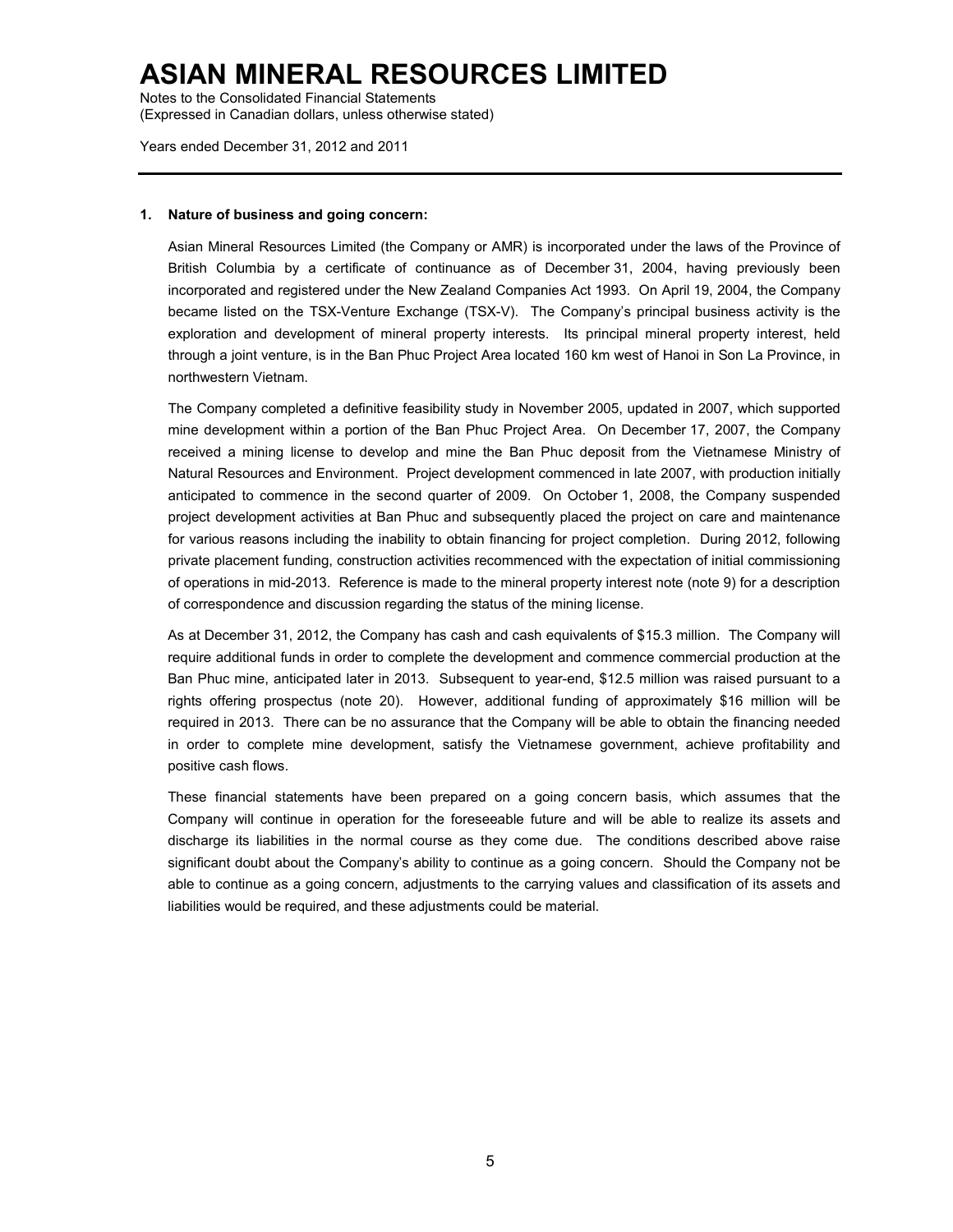Notes to the Consolidated Financial Statements

(Expressed in Canadian dollars, unless otherwise stated)

Years ended December 31, 2012 and 2011

#### **2. Basis of preparation:**

(a) Statement of compliance:

These consolidated financial statements have been prepared in accordance with International Financial Reporting Standards (IFRSs), as issued by the International Accounting Standards Board ('IASB').

(b) Approval of the financial statements:

The consolidated financial statements of Asian Mineral Resources Limited for the year ended December 31, 2012 were reviewed by the Audit Committee and approved and authorized for issue by the Board of Directors on April 22, 2013.

#### **3. Significant accounting policies:**

The accounting policies set out below have been applied consistently for all periods presented in these consolidated financial statements.

(a) Basis of measurement:

These consolidated financial statements have been prepared on the historical cost basis, utilizing the accrual method of accounting unless otherwise described in the notes below.

(b) Currency translation:

The functional and presentation currency of the Company is the Canadian dollar. The functional currency of its subsidiary Ban Phuc Nickel Mines (BPNM) is the United States dollar. Transactions in currencies other than the functional currency are recorded at the rate of exchange prevailing on the date of the transaction. Monetary assets and liabilities are translated at the exchange rate in place on the reporting date. Nonmonetary items that are measured at historical cost in a foreign currency are translated at the exchange rate on the date of the transaction. Foreign currency translation differences are recognized in profit or loss.

For consolidation purposes, BPNM is translated into Canadian dollars using the current rate method, whereby assets and liabilities are translated using the exchange rate prevailing at the end of the reporting period. Income and expense items are translated at the average exchange rate for the relevant period. Translation differences are recognized in other comprehensive income and are accumulated within equity in the currency translation reserve.

(c) Basis of consolidation:

These consolidated financial statements include the accounts of the Company and its subsidiaries. All intercompany transactions and balances are eliminated on consolidation. For partially owned subsidiaries, the interest attributable to non-controlling shareholders is reflected in non-controlling interest.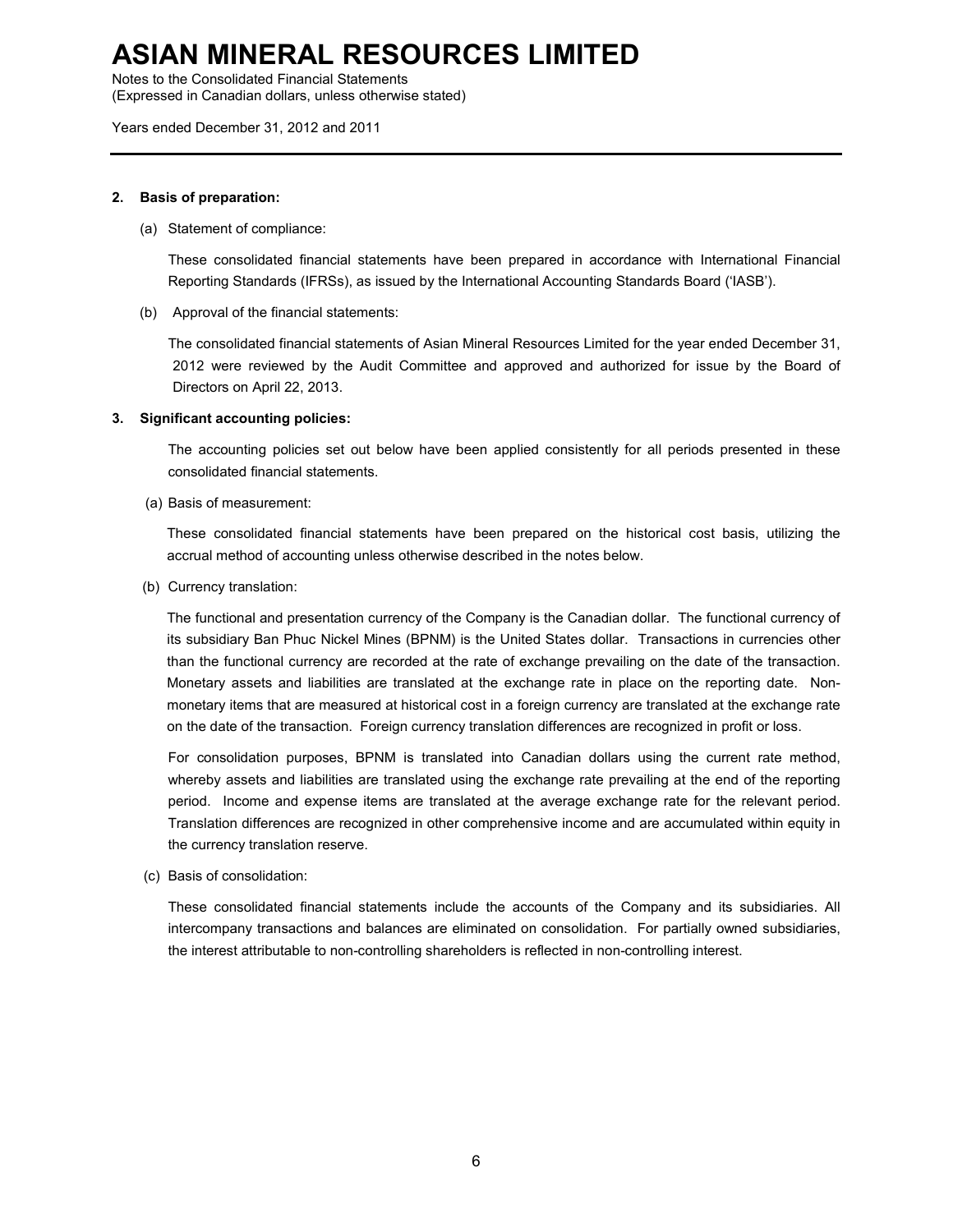Notes to the Consolidated Financial Statements

(Expressed in Canadian dollars, unless otherwise stated)

Years ended December 31, 2012 and 2011

#### **3. Significant accounting policies (continued):**

(c) Basis of consolidation (continued):

Significant subsidiaries of Asian Mineral Resources Limited are as follows:

| Name                                            | Country of<br>incorporation | Effective<br>interest |
|-------------------------------------------------|-----------------------------|-----------------------|
| Ban Phuc Nickel Mines Limited Liability Company | Vietnam                     | 90%                   |
| AMR Nickel Limited                              | Cook Islands                | 100%                  |
| Asian Nickel Exploration Limited                | Cook Islands                | 100%                  |

#### (d) Cash and cash equivalents:

Cash and cash equivalents consist of cash in hand, deposits held at call with banks and other short-term highly liquid investments with original maturities of three months or less when acquired.

(e) Prepayments:

Prepayments to suppliers and contractors are based on the contract progress, with payments made during the stages of works.

(f) Materials and supplies inventory:

Materials and supplies inventory consists of consumables used in development activities, such as explosives, fuel and spare parts which are valued at the lower of cost and net realizable value and, where appropriate, less a provision for obsolescence.

(g) Property, plant and equipment:

Property, plant and equipment are stated at cost less accumulated depreciation and impairment losses. Plant and equipment includes capitalized development expenditures. Cost includes expenditures that are directly attributable to the acquisition or construction of an asset and includes the direct charges associated with bringing the asset to the location and condition necessary for putting it to use, along with the future cost of dismantling and removing the asset.

Depreciation is provided on plant and equipment, calculated on a straight line basis so as to write off the net cost or other revalued amount of each asset over its expected useful life to its estimated residual value. The estimated useful lives, residual values and depreciation method are reviewed at the end of each annual financial period with the affect of any changes recognized on a prospective basis.

| Asset                                      | Basis         | Rate range    |
|--------------------------------------------|---------------|---------------|
| Building, plant, machinery, motor vehicles | Straight-line | 14% - 25%     |
| Furniture and office equipment             | Straight-line | 11% - 33%     |
| Licenses and franchises                    | Straight-line | $11\% - 33\%$ |

Construction in progress represents the cost of plant and mine development which is under construction. No depreciation is provided for construction in progress during the period of construction.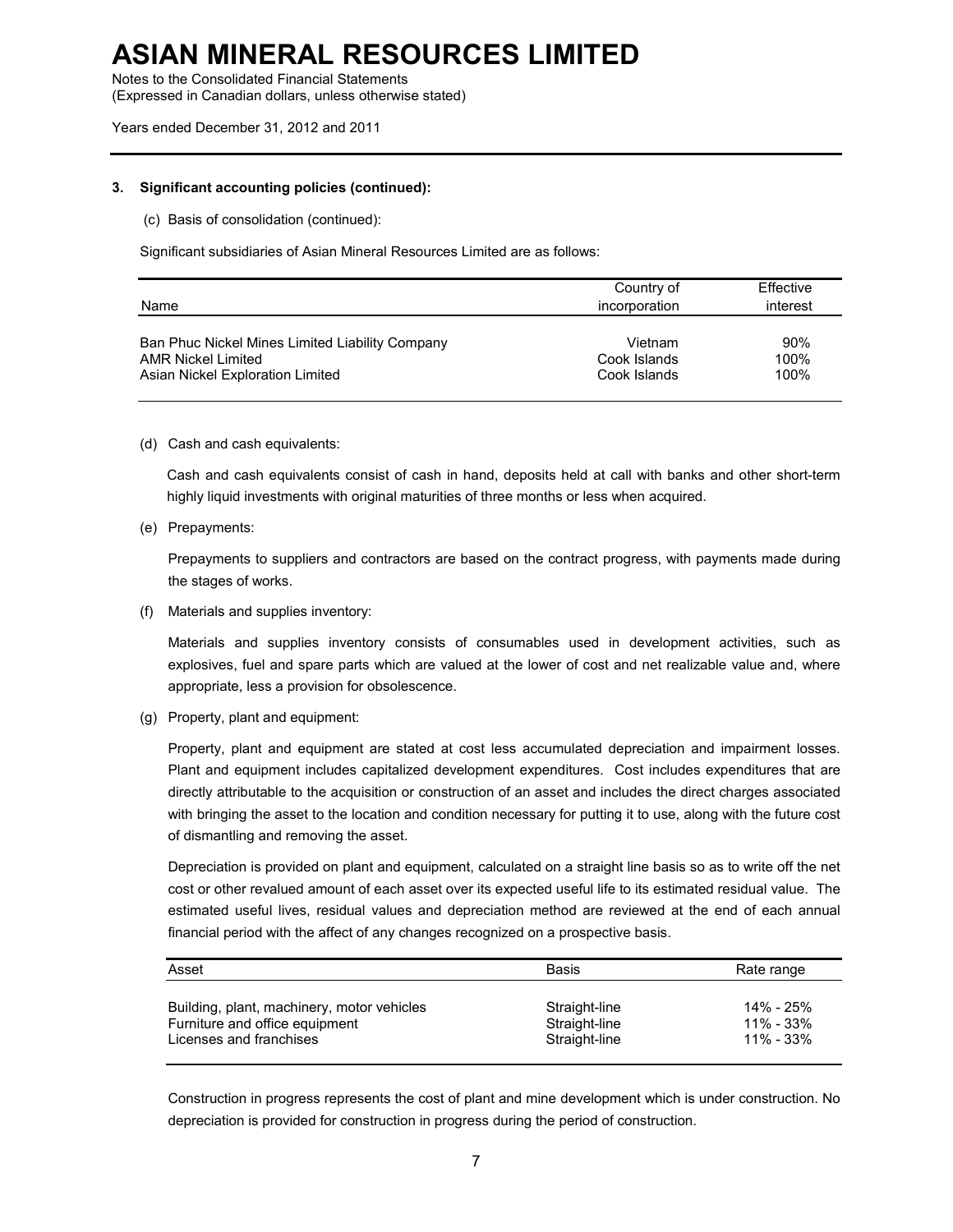Notes to the Consolidated Financial Statements

(Expressed in Canadian dollars, unless otherwise stated)

Years ended December 31, 2012 and 2011

#### **3. Significant accounting policies (continued):**

(h) Mineral property interest:

Exploration expenses incurred prior to determination of the feasibility of mining operations and issuance of a mining license are expensed as incurred. Mineral property acquisition costs and exploration and development expenditures incurred subsequent to the determination of the feasibility of mining operations and issuance of a mining license are deferred, less accumulated amortization and any impairment losses, until the property to which they relate is placed into production, sold, allowed to lapse or abandoned. When commercial production in an area of interest has commenced, the associated costs are amortized over the estimated economic life of the mine on a units-of-production basis.

Changes in factors such as estimates of proven and probable reserves that affect units-of-production calculations are dealt with on a prospective basis.

(i) Impairment of long-lived assets:

At the end of each year, the Company reviews the carrying amounts of its long-lived assets to determine whether there is any indication that those assets have suffered an impairment loss. If any such indication exists, the recoverable amount of the asset is estimated in order to determine the extent of the impairment loss, if any. Where the asset does not generate cash flows that are independent from other assets, the Company estimates the recoverable amount of the cash-generating unit (CGU) to which the asset belongs.

The recoverable amount of a CGU is the higher of the CGU's fair value less costs to sell and its value in use. In assessing value in use, the estimated future cash flows are discounted to their present value using a pre-tax discount rate that reflects current market assessment of the time value of money and the risks specific to the asset for which the estimates of future cash flows have not been adjusted.

If the recoverable amount of an asset or CGU is estimated to be less than its carrying amount, the carrying amount of the asset (CGU) is reduced to its recoverable amount.

Where an impairment loss subsequently reverses, the carrying amount of the asset (CGU) is increased to its recoverable amount, but only to the extent that the increased carrying amount does not exceed the carrying amount that would have been determined had no impairment loss been recognized for the asset (CGU) in prior years. The reversal of an impairment loss is recognized immediately in profit and loss.

(j) Reserve estimates:

The Company estimates its ore reserves and mineral resources based on information compiled by Qualified Persons as defined in accordance with Canadian Securities Administrators National Instrument 43-101 *Standards for Disclosure of Mineral Projects* (NI 43-101). Reserves are used when performing impairment assessments on the Company's mineral property and for forecasting the timing of payment of mine closure, reclamation and rehabilitation costs.

There are numerous uncertainties inherent in estimating ore reserves, and assumptions that are valid at the time of estimation may change significantly when new information becomes available. Changes in the forecasted prices of commodities, exchange rates, production costs or recovery rates may change the economic status of reserves and may, ultimately, result in the reserves being restated.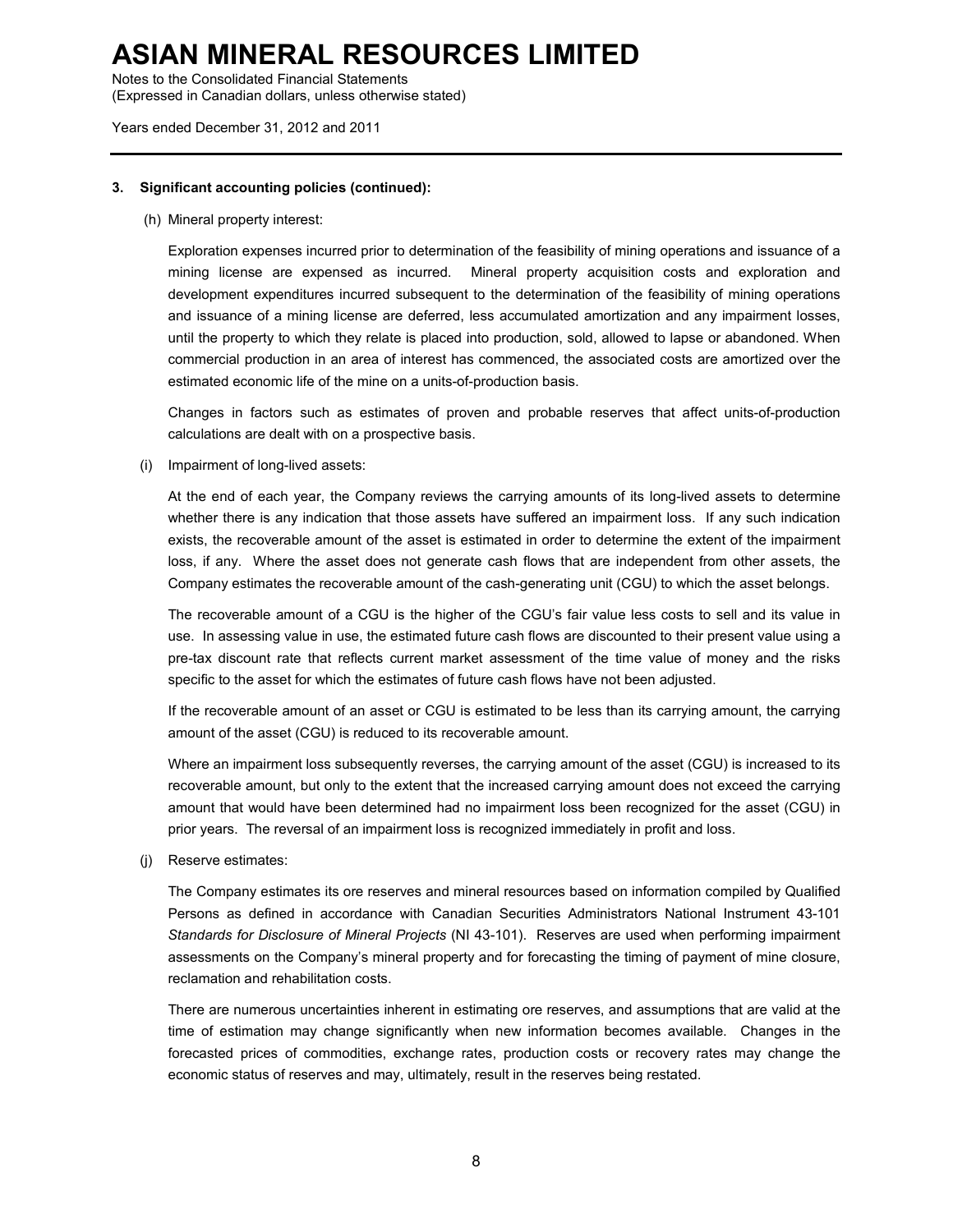Notes to the Consolidated Financial Statements

(Expressed in Canadian dollars, unless otherwise stated)

Years ended December 31, 2012 and 2011

#### **3. Significant accounting policies (continued):**

(k) Provision for closure and rehabilitation:

A provision for closure and rehabilitation is recognized when there is a legal or constructive obligation to remediate as a result of exploration, development and production activities undertaken, if the amount of the provision can be measured reliably. The estimated future obligations include the costs of dismantling, and removal of facilities and restoration. The provision for future restoration costs is the best estimate of the present value of the expenditure required to settle the restoration obligation at the reporting date. The environmental rehabilitation obligation is capitalized as part of the carrying amount of the associated longlived asset and a liability is recorded. The environmental rehabilitation cost is amortized on the same basis as the related asset. Future restoration costs are reviewed annually and any changes in the estimate are reflected in the present value of the restoration provision at the reporting date.

(l) Share capital:

Common shares are classified as equity. The Company records proceeds from share issuances net of issue costs and any tax effects. Common shares issued for consideration other than cash are valued at the quoted market price on the date the shares are issued. For unit placements the Company attributes all value to the common share component of the unit placements.

(m) Share-based payments:

The Company has a share option plan, under which the fair value of all share-based awards is estimated using the Black-Scholes Option-Pricing Model at the grant date and amortized over the vesting periods. An individual is classified as an employee when the individual is an employee for legal or tax purposes (direct employee) or provides services similar to those performed by a direct employee, including directors of the Company. Share-based payments to non-employees are measured at the fair value of the goods or services received or the fair value of the equity instruments issued if it is determined the fair value of the goods or services cannot be reliably measured and are recorded at the date the goods or services are received. The amount recognized as an expense is adjusted to reflect the number of awards expected to vest.

Upon the exercise of the share purchase options, consideration paid together with the amount previously recognized in the share-based payment reserve is recorded as an increase to share capital. Charges for share purchase options that are forfeited before vesting are reversed from the share-based payments reserves. For those share purchase options that expire or are forfeited after vesting, the amount previously recorded in share-based payments reserve is transferred to deficit.

(n) Income taxes:

Income tax expense comprises current and deferred tax. Current tax and deferred tax are recognized in the statement of comprehensive loss except to the extent that the tax relates to a business combination, or items recognized directly in equity or in other comprehensive income.

Current tax is the expected tax payable or receivable on the taxable income or loss for the year, using rates enacted or substantively enacted at the reporting date, and any adjustment to tax payable in respect of previous years.

A deferred tax asset is recognized for unused tax losses, tax credits and deductible temporary differences, to the extent that it is probable that future taxable profits will be available against which they can be utilized.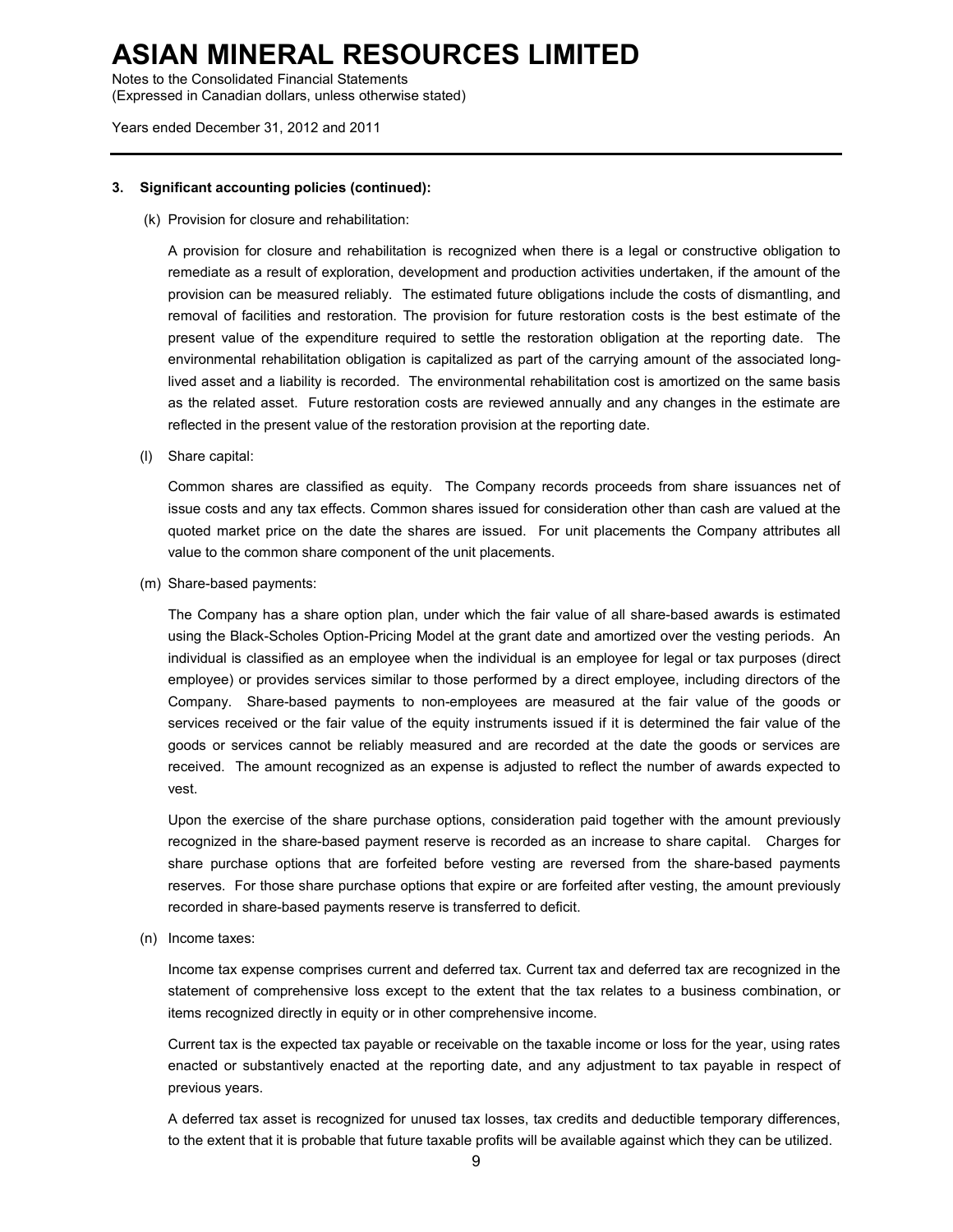Notes to the Consolidated Financial Statements

(Expressed in Canadian dollars, unless otherwise stated)

Years ended December 31, 2012 and 2011

#### **3. Significant accounting policies (continued):**

(n) Income taxes (continued):

Deferred tax assets are reviewed each reporting date and are reduced to the extent that it is no longer probable that the related tax benefit will be realized.

Deferred tax is recognized in respect of temporary differences between the carrying amounts of assets and liabilities for financial reporting purposes and the amounts used for taxation purposes. Deferred tax is not recognized for the temporary differences arising from the initial recognition of assets or liabilities in a transaction that is not a business combination and that affects neither accounting, nor taxable profit or loss. Deferred tax is measured at the tax rates that are expected to be applied to temporary differences when they reverse, based on the laws that have been enacted or substantively enacted by the reporting date. Deferred tax assets and liabilities are offset if there is a legally enforceable right to offset the tax liabilities and assets, and they relate to income taxes levied by the same tax authority.

- (o) Financial instruments:
	- (*i*) Non-derivative financial assets:

The Company initially recognizes loans and receivables and deposits on the date that they are originated. All other financial assets (including assets designated at fair value through profit or loss) are recognized on the trade date at which the Company becomes a party to the contractual provisions of the instrument.

The Company derecognizes a financial asset when the contractual rights to the cash flows from the asset expire, or it transfers the rights to receive the contractual cash flows on the financial asset in a transaction in which substantially all the risks and rewards of ownership of the financial asset are transferred.

Financial assets and liabilities are offset and the net amount presented in the statement of financial position when, and only when, the Company has a legal right to offset the amounts and intends either to settle on a net basis or to realize the asset and settle the liability simultaneously.

The Company classifies its financial assets in the following categories:

- (A) Financial assets at fair value through profit or loss (FVTPL);
- (B) Held-to-maturity investments;
- (C) Available-for-sale financial assets; and
- (D) Loans and receivables.

The classification depends on the purpose for which the financial assets were acquired. Management determines the classification of financial assets at initial recognition.

The Company has the following non-derivative financial assets: loans and receivables.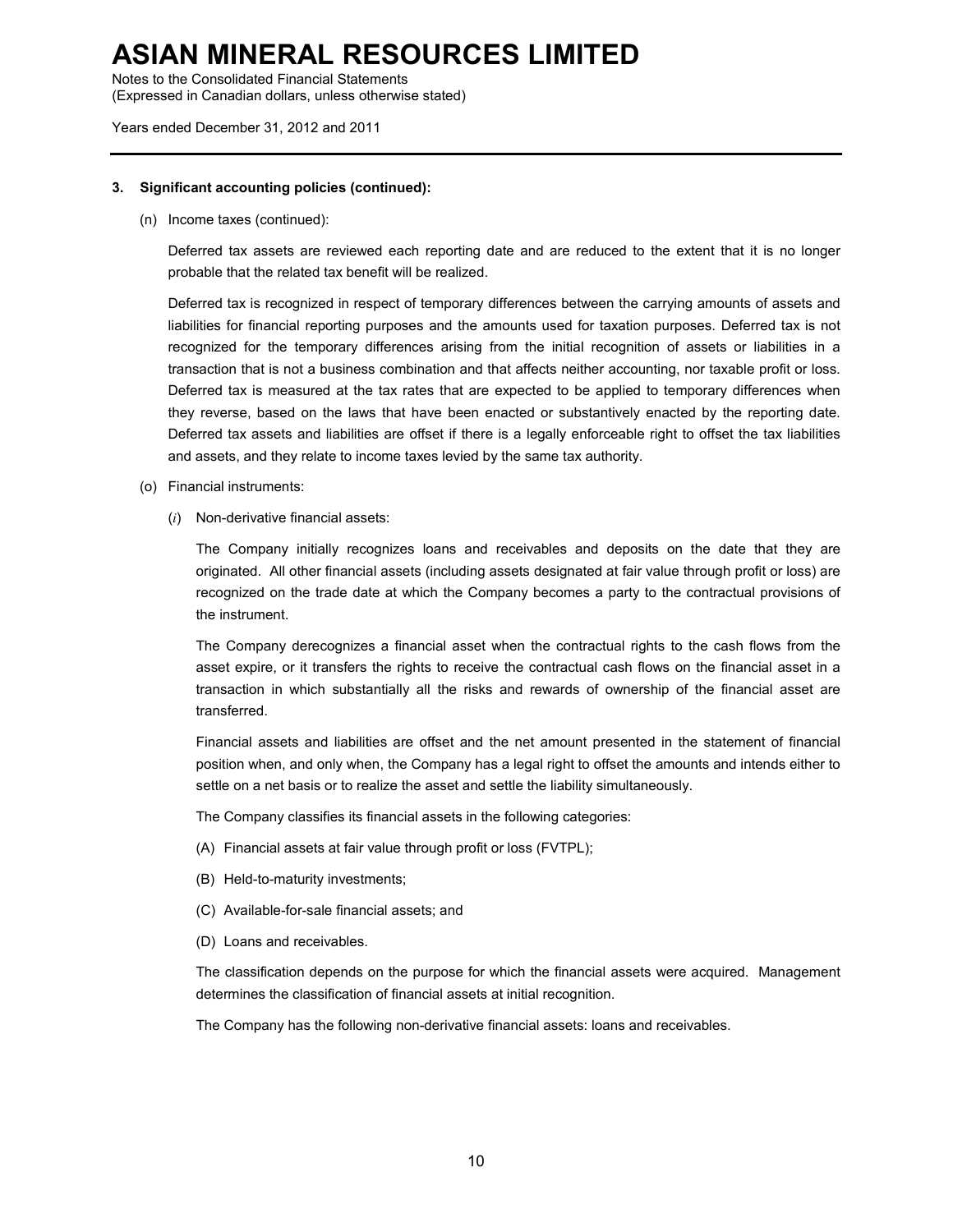Notes to the Consolidated Financial Statements

(Expressed in Canadian dollars, unless otherwise stated)

Years ended December 31, 2012 and 2011

#### **3. Significant accounting policies (continued):**

- (o) Financial instruments (continued):
	- (*i*) Non-derivative financial assets (continued):

#### *Financial assets at FVTPL*

A financial asset is classified at fair value through profit or loss if it is classified as held for trading or is designated as such upon initial recognition. Financial assets are designated at fair value through profit or loss if the Company manages such investments and makes purchase and sale decisions based on their fair value in accordance with the Company's documented risk management or investment strategy.

Upon initial recognition attributable transaction costs are recognized in profit or loss as incurred. Financial assets at fair value through profit or loss are measured at fair value, and changes therein are recognized in profit or loss. The Company does not have any financial assets at FVTPL.

#### *Held-to-maturity investments*

Investments are measured at amortized cost using the effective interest rate method. Transaction costs are added and amortized to the statement of operations over the life of the financial instrument on an effective yield basis. The Company does not have any assets classified as held-to-maturity investments.

#### *Available-for-sale financial assets (AFS)*

Short-term investments are classified as available-for-sale and are carried at fair value (where determinable based on market prices of actively traded securities) with changes in fair value recorded in profit and loss. Management assesses the carrying value of AFS financial assets each period and any impairment charges are recognized in profit or loss. When financial assets classified as available-forsale are sold, the accumulated fair value adjustments recognized in other comprehensive income are included in profit and loss. The Company does not have any assets classified as available-for-sale financial assets.

#### *Loans and receivables*

Loans and receivables are financial assets with fixed or determinable payments that are not quoted in an active market. Such assets are recognized initially at fair value plus any directly attributable transaction costs. Subsequent to initial recognition, loans and receivables are measured at amortized cost using the effective interest rate method, less any impairment losses. Loans and receivables comprise cash and cash equivalents and accounts receivable.

#### *Impairment of financial assets*

Financial assets, other than those at FVTPL are assessed for indicators of impairment at each period end. Financial assets are impaired when there is objective evidence that, as a result of one or more events that occurred after the initial recognition of the financial asset, the estimated future cash flows of the investment have been impacted.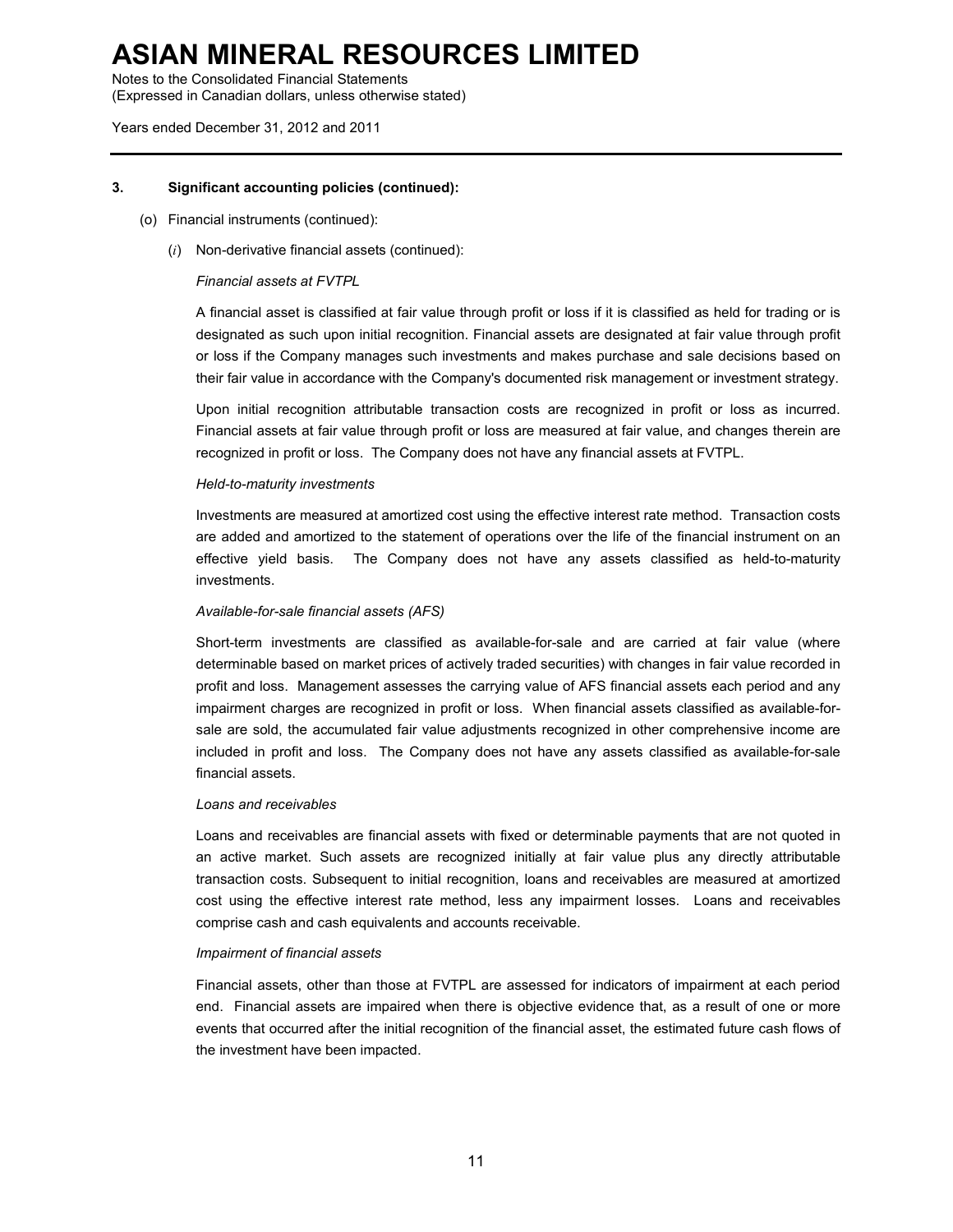Notes to the Consolidated Financial Statements (Expressed in Canadian dollars, unless otherwise stated)

Years ended December 31, 2012 and 2011

#### **3. Significant accounting policies (continued):**

- (o) Financial instruments (continued):
	- (*ii*) Non-derivative financial liabilities:

All financial liabilities (including liabilities designated at fair value through profit or loss) are recognized initially on the trade date at which the Company becomes a party to the contractual provisions of the instrument. The Company derecognizes a financial liability when its contractual obligations are discharged or cancelled, or they expire.

Financial assets and liabilities are offset and the net amount presented in the statement of financial position when, and only when, the Company has a legal right to offset the amounts and intends either to settle on a net basis or to realize the asset and settle the liability simultaneously.

Such financial liabilities are recognized at fair value plus any directly attributable transaction costs. Subsequent to initial recognition other financial liabilities are measured at amortized cost using the effective interest method.

The Company has the following non-derivative financial liabilities; accounts payable and accrued liabilities which is classified as other financial liabilities.

(p) Loss per share:

Basic loss per share is calculated by dividing the loss available to common shareholders by the weighted average number of common shares outstanding during the period. For all periods presented, loss available to common shareholders equals the reported loss.

Diluted loss per share is calculated using the treasury stock method. Under the treasury stock method, the weighted average number of common shares issued and outstanding used for the calculation of diluted loss per share assumes that the proceeds to be received on the exercise of dilutive stock options and warrants are used to repurchase common shares at the average market price during the period. For all periods presented, diluted loss per share is the same as basic loss per share since the effect of the outstanding options (note 11(d)) and share purchase warrants (note 11(e)) would be antidilutive.

#### **4. Changes in accounting standards:**

The following accounting standards, which may be relevant to the Company have been introduced or revised by the IASB:

(a) Consolidation

In May 2011, the IASB issued IFRS 10 – *Consolidation Financial Statements* (IFRS 10), which superseded SIC 12 - *Consolidation – Special Purpose Entities* and the requirements relating to consolidated financial statements in IAS 27 – *Consolidated and Separate Financial Statements*. IFRS 10 is effective for annual periods beginning on or after January 1, 2013, with earlier application permitted. IFRS 10 establishes control as the basis for an investor to consolidate its investees and defines control as an investor's power over an investee with exposure, or rights, to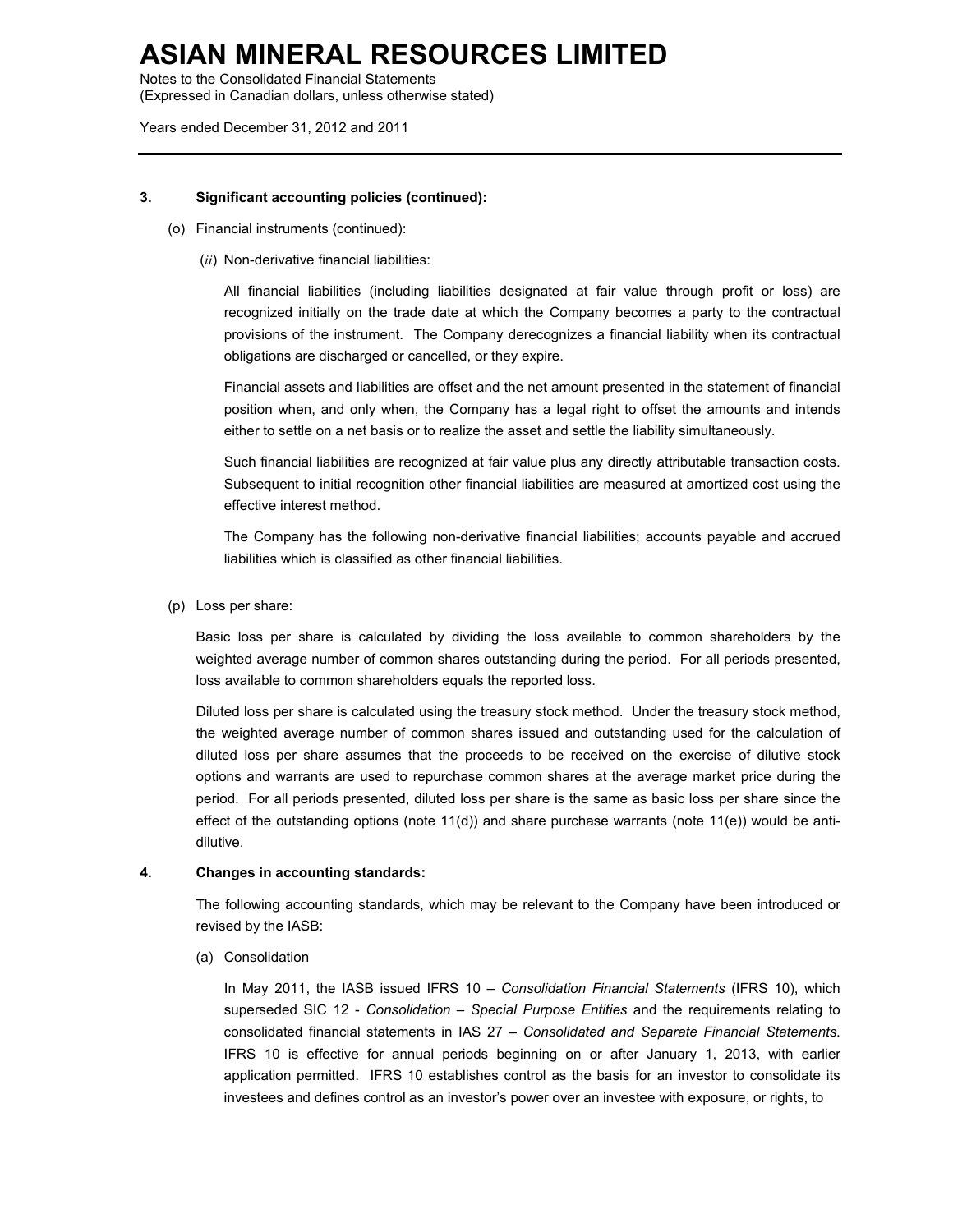Notes to the Consolidated Financial Statements (Expressed in Canadian dollars, unless otherwise stated)

Years ended December 31, 2012 and 2011

#### **4. Changes in accounting standards (continued):**

(a) Consolidation (continued)

variable returns from the investee and the ability to affect the investor's returns through its power over the investee.

In addition, the IASB issued IFRS 12 – *Disclosure of Interest in Other Entities* (IFRS 12), which combines and enhances the disclosure requirements for the Company's subsidiaries and associates. The requirements of IFRS 12 include enhanced reporting of the nature of risks associated with the Company's interests in other entities, and the effects of those interests on the company's consolidation financial statements. IFRS 12 is also effective for annual periods beginning on or after January 1, 2013, with early adoption permitted.

The Company does not anticipate the application of IFRS 10 and IFRS 12 to have a significant impact on its consolidated financial statements.

(b) Financial Statements

The IASB intends to replace IAS 39 – *Financial Instruments: Recognition and Measurement*  (IAS39) in its entirety with IFRS 9 - *Financial Instruments* (IFRS 9) in three main phases. IFRS 9 will be the new standard for the financial reporting of financial instruments that is principles–based and less complex than IAS 39. In November 2009 and October 2010, phase 1 of IFRS 9 was issued and amended, which addressed the classification and measurement of the financial assets and financial liabilities. IFRS 9 requires that all financial assets be classified as subsequently measured at amortized cost or at fair value based on the Company's business model for managing financial assets and the contractual cash flow characteristics of the financial assets. Financial liabilities are classified as subsequently measured at amortized cost except for financial liabilities classified as at fair value through profit and loss, financial guarantees and certain other exemptions. In response to delays to the completion of the remaining phases of the project, on December 16, 2011, the IASB issued amendments to IFRS 9, which deferred the mandatory effective date of IFRS 9 from January 1, 2013, to annual periods beginning on or after January 1, 2015. The amendments also provided relief from the requirement to restate comparative financial statements for the effects of applying IFRS 9.

The Company is currently evaluating the impact the final standard is expected to have on its consolidated financial statements.

(c) Fair Value Measurement

In May 2011, the IASB issued IFRS 13 – *Fair Value Measurement* (IFRS 13) as a single source of guidance for all fair value measurements required by IFRS to reduce the complexity and improve consistency across its application. The standard provides a definition of fair value and guidance on how to measure fair value as well as a requirement for enhanced disclosures. IFRS 13 requires that when using a valuation technique to measure fair value, the use of relevant observable Inputs should be maximized while unobservable Inputs should be minimized. IFRS 13 is effective for annual periods beginning on or after January 1, 2013, with early adoption permitted.

The Company does not anticipate the application of IFRS 13 to have a significant impact on its consolidated financial statements.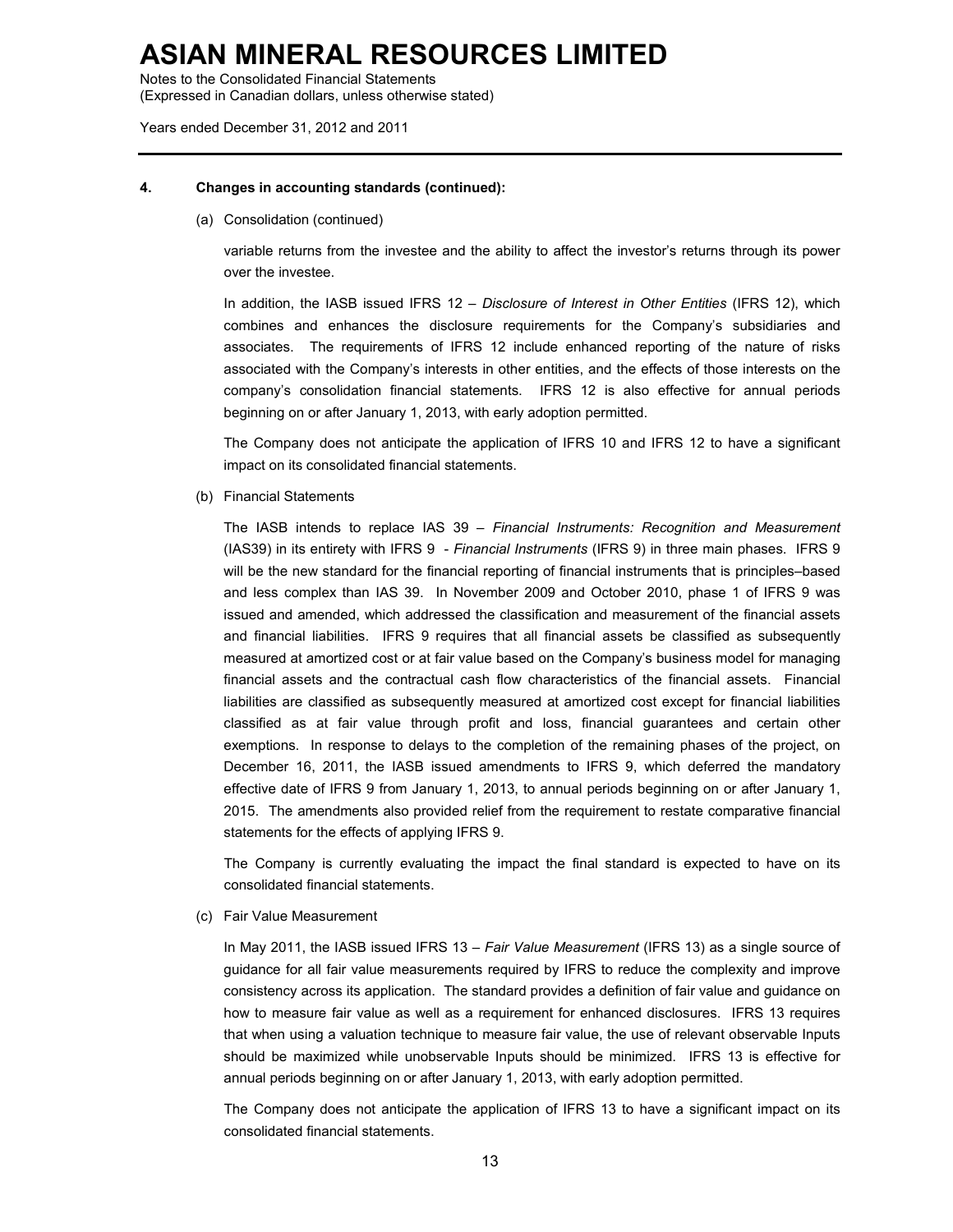Notes to the Consolidated Financial Statements (Expressed in Canadian dollars, unless otherwise stated)

Years ended December 31, 2012 and 2011

#### **4. Changes in accounting standards (continued):**

(d) Joint Arrangements

In May 2011, the IASB issued IFRS 11 – *Joint arrangements* (IFRS 11), which supersedes IAS 31 - *Interest in Joint Ventures* and SIC 13 – Jointly Controlled Entities – *Non-Monetary Contributions by Venturers*. IFRS 11 is effective for annual periods beginning on or after January 1, 2013 with earlier adoption permitted. Under IFRS 11, joint arrangement are classified as joint operations or joint ventures based on the rights and obligations of the parties to the joint arrangements. A joint operation is a joint arrangement whereby the parties that have joint control of the arrangement (joint operators) have rights to the assets, and obligations for the liabilities, relating to the arrangement. A joint venture is a joint arrangement whereby the parties that have joint control of the arrangement (joint venturers) have rights to the net assets of the arrangement. IFRS 11 requires that a joint operator recognize its portion of assets, liabilities, revenues and expenses of a joint arrangement, while a joint venturer recognizes its investment in a joint arrangement using the equity method.

The Company does not anticipate this amendment to have a significant impact on its consolidated financial statements.

#### **5. Critical judgments in applying accounting policies**

The critical judgments that the Company's management has made in the process of applying the Company's accounting policies, apart from those involving estimations (note 6), that have the most significant effect on the amounts recognized in the Company's consolidated financial statements are as follows:

(a) Economic recoverability and probability of future economic benefits of exploration, evaluation and development costs.

Management has determined that exploration drilling, evaluation, development and related costs incurred which have been capitalized are economically recoverable. Management uses several criteria in its assessment of economic recoverability and probability of future economic benefits including geologic and metallurgic information, history of conversion of mineral deposits to proven and probable reserves, scoping and feasibility studies, accessible facilities, existing permits and life of mine plans.

(b) Functional currency

The functional currency for each of the Company's subsidiaries is the currency of the primary economic environment in which the entity operates. It has been determined that the functional currency for Ban Phuc Nickel Mines (BPNM) is the United States dollar, while the functional currency for the Company and its other subsidiaries is the Canadian dollar. Assessment of functional currency involves certain judgments to determine the primary economic environment and the Company reconsiders the functional currency of its entities if there is a change in the events and conditions, which determine the primary economic environment.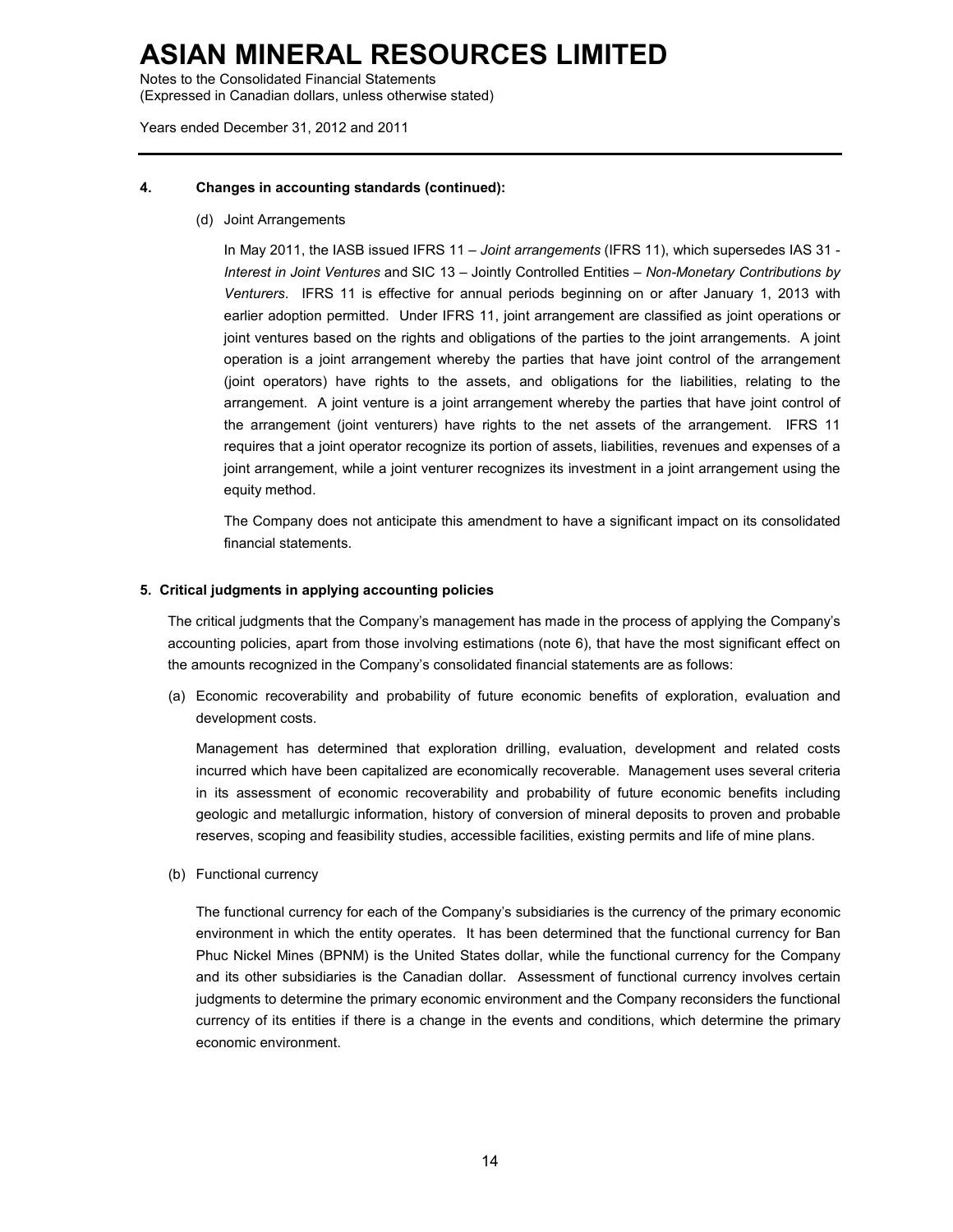Notes to the Consolidated Financial Statements (Expressed in Canadian dollars, unless otherwise stated)

Years ended December 31, 2012 and 2011

#### **5. Critical judgments in applying accounting policies (continued)**

#### (c) Going concern

The assessment of the Company's ability to continue as a going concern involves judgment regarding future funding available for its development of the Ban Phuc mine and for working capital requirements. Judgments must also be made with regard to events or conditions, which might give rise to significant uncertainty.

#### **6. Key sources of estimation uncertainty**

The preparation of the consolidated financial statements requires management to make estimates and assumptions of the effect of uncertain future events on the carrying amounts of the Company's assets and liabilities at the end of the reporting period. Actual results may differ from those estimates as the estimation process is inherently uncertain. Differences between the actual results and present estimates and assumptions have the potential to materially affect the Company's consolidated financial statements. Estimates are reviewed on an ongoing basis and are based on historical experience and other facts and circumstances. Revisions to estimates and the resulting effect on the carrying amounts of the Company's assets and liabilities are accounted for prospectively.

The significant assumptions about the future and other major sources of estimation uncertainty as at the end of the reporting period that have a significant risk of resulting in a material adjustment to the carrying amounts of the Company's assets and liabilities are as follows:

(a) Impairment of mineral properties, plant and equipment

The Company considers both external and internal sources of information in assessing whether there are any indications that mineral properties, plant and equipment are impaired. External sources of information the Company considers include changes in the market, economic and legal environment in which the Company operates that are not within its control and affect the recoverable amount of mineral properties, plant and equipment. Internal sources include the manner in which mineral properties, plant and equipment are being used or are expected to be used, and indications of economic performance of the assets.

In determining the recoverable amounts of the Company's mineral properties, plant and equipment, the Company's management makes estimates of the discounted future after-tax cash flows expected to be derived from its mineral properties using an appropriate discount rate. Reductions in metal price forecasts, increases in estimated future costs of production, increases in estimated future nonexpansionary capital expenditures, reductions in the amount of recoverable reserves, resources and exploration potential and/or adverse current economics can result in a write down of the carrying amounts of the Company's mineral properties, plant and equipment.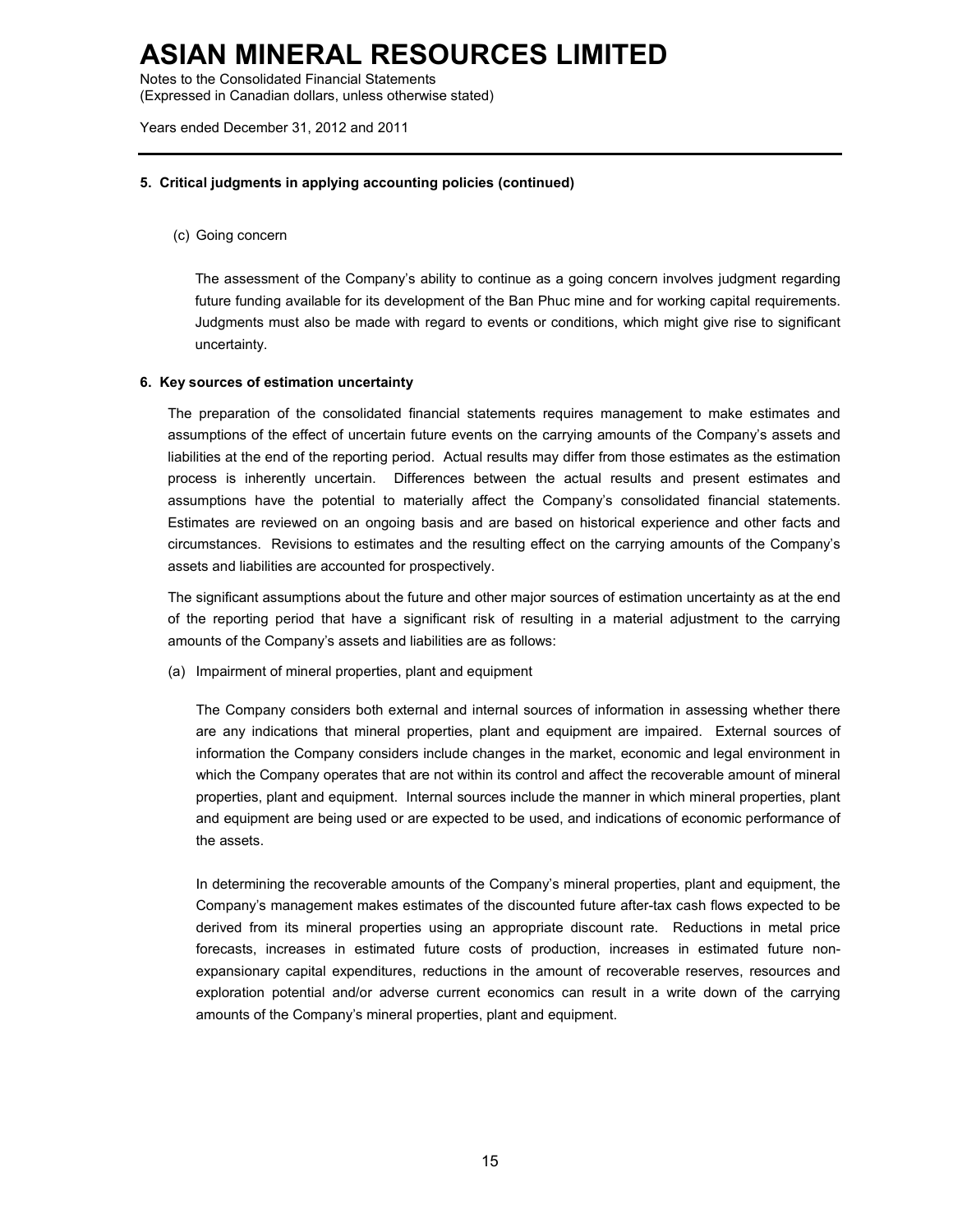Notes to the Consolidated Financial Statements (Expressed in Canadian dollars, unless otherwise stated)

Years ended December 31, 2012 and 2011

#### **6. Key sources of estimation uncertainty (continued)**

(b) Estimated mine closure and rehabilitation costs

The Company's provision for mine closure and reclamation cost obligations represents management's best estimate of the present value of the future cash outflows required to settle the liability which reflects estimates of future costs, inflation, movements in foreign exchange rates and assumption of risks associated with the future cash outflows. Changes in the above factors can result in a change to the provision recognized by the Company.

Changes to the mine closure and rehabilitation cost obligations are recorded with a corresponding change to the carrying amounts of the related mineral properties, plant and equipment for the period. Adjustments to the carrying amounts of the related mineral properties, plant and equipment can result in a change to the future depletion expense.

(c) Income taxes

In assessing the probability of realizing income tax assets, management makes estimates related to expectations of future taxable income, applicable tax opportunities, expected timing of reversals of existing temporary differences and the likelihood that tax positions taken will be sustained upon examination by applicable tax authorities. In making its assessments, management gives additional weight to positive and negative evidence that can be objectively verified. Estimates for future taxable income are based on forecasted income from operations and the application of existing tax laws in each jurisdiction. Weight is attached to tax planning opportunities that are within the Company's control, and are feasible and can be implemented without significant obstacles. The likelihood that tax positions taken will be sustained upon examination by applicable tax authorities is assessed based on individual facts and circumstances of the relevant tax position evaluated in light of all available evidence. Where applicable tax laws and regulations are either unclear or subject to ongoing varying interpretations it is reasonably possible that changes in these estimates could occur, which would materially affect the amounts of income tax assets recognized.

(d) Share based compensation

The Company includes an estimate of forfeitures, share price volatility, expected life and risk-free interest rates in the calculation of the expense related to certain long term employee incentive plans. These estimates are based on previous experience and may change throughout the life of an incentive plan. Such changes could impact the share based compensation expense and share based reserve.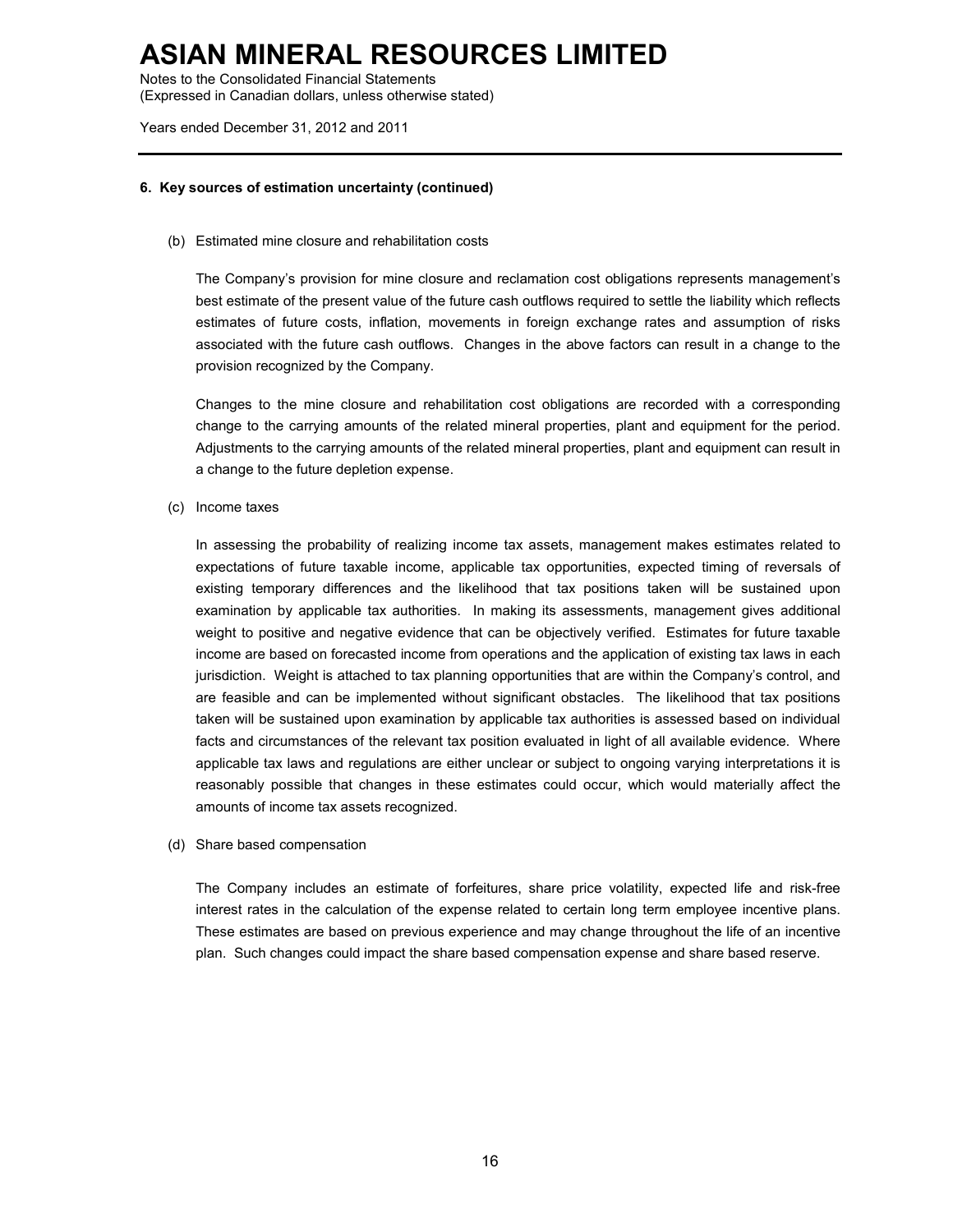Notes to the Consolidated Financial Statements

(Expressed in Canadian dollars, unless otherwise stated)

Years ended December 31, 2012 and 2011

#### **7. Materials and supplies inventory:**

|                                  |     | December 31,<br>2012 | December 31,<br>2011 |
|----------------------------------|-----|----------------------|----------------------|
| Materials and supplies inventory | SS. | 1.136.747            | \$1,138,806          |

Materials and supplies inventory consists of consumables used in development activities, such as explosives, consumables, fuel and spare parts.

#### 8. **Property, plant and equipment:**

|                                 | Building, plant  |                  | Furniture and    |                  |
|---------------------------------|------------------|------------------|------------------|------------------|
|                                 | machinery, motor | Construction     | office           |                  |
|                                 | vehicles         | in progress      | equipment        | Total            |
| Cost                            |                  |                  |                  |                  |
| Balance January 1, 2011         | \$<br>1,440,261  | \$<br>13,233,056 | \$<br>160,997    | \$14,834,314     |
| Additions                       | 455,443          | 736,904          |                  | 1,192,347        |
| Translation adjustment          | 25,427           | 240,117          | 2,921            | 268,465          |
| Balance December 31, 2011       | 1,921,131        | 14,210,077       | 163,918          | 16,295,126       |
| Additions                       | 48,816           | 4,780,486        | 34.632           | 4,863,934        |
| <b>Translation adjustment</b>   | (7, 510)         | (55, 549)        | (641)            | (63,700)         |
| Balance December 31, 2012       | \$<br>1,962,437  | \$<br>18,935,014 | \$<br>197,909    | \$21,095,360     |
| <b>Accumulated Depreciation</b> |                  |                  |                  |                  |
| Balance January 1, 2011         | \$<br>(337, 812) | \$               | \$<br>(94, 608)  | \$<br>(432, 420) |
| Depreciation expense            | (143, 560)       |                  | (12, 785)        | (156, 345)       |
|                                 |                  |                  |                  |                  |
| Balance December 31, 2011       | (481, 372)       |                  | (107, 393)       | (588, 765)       |
| Depreciation expense            | (128, 301)       |                  | (12,013)         | (140, 314)       |
| Balance December 31, 2012       | \$<br>(609, 673) | \$               | \$<br>(119, 406) | \$<br>(729, 079) |
| <b>Net Book Value</b>           |                  |                  |                  |                  |
|                                 |                  |                  |                  |                  |
| Balance December 31, 2011       | \$<br>1,439,759  | \$<br>14,210,077 | \$<br>56,525     | \$<br>15,706,361 |
| Balance December 31, 2012       | \$<br>1,352,764  | \$<br>18,935,014 | \$<br>78,503     | \$20,366,281     |

In October 2008, the Company suspended project activities at Ban Phuc due to an inability to raise financing to continue development given market conditions at the time. The project remained on a care and maintenance program until 2012, when development of the mine re-commenced. On transition to IFRS, an assessment was performed to determine whether an impairment reserve was warranted and on the basis of the discounted cash flow analysis, an impairment in the amount of \$28 million was recorded. Similar assessments since that time have indicated no need for further impairment. Although the Company has recommenced development, there has not yet been a material change in estimates that would result in the reversal of the previously recorded impairment loss at December 31, 2012.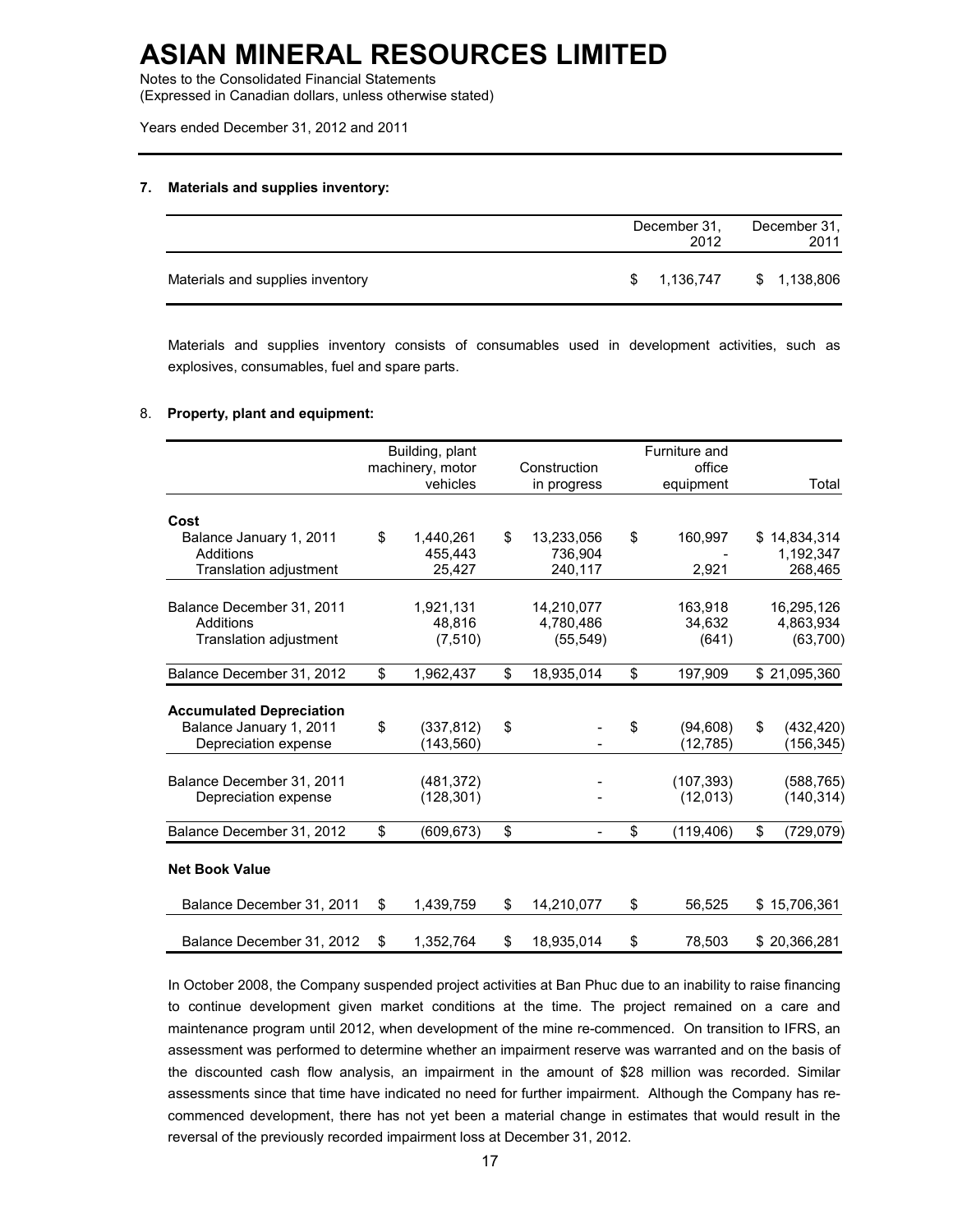Notes to the Consolidated Financial Statements

(Expressed in Canadian dollars, unless otherwise stated)

Years ended December 31, 2012 and 2011

#### **9. Mineral property interest:**

|                       | December 31,<br>2012 | December 31,<br>2011 |
|-----------------------|----------------------|----------------------|
| Ban Phuc Project Area | 677.323              | \$ 677,323           |

The Company's mineral property interest is in the Ban Phuc Project Area in Vietnam. The mining license for Ban Phuc was received on December 17, 2007 and development activities commenced immediately thereafter. On October 1, 2008 the Company suspended project activities at Ban Phuc and subsequently the project was placed on a care and maintenance program. An impairment on Ban Phuc was recorded on transition to IFRS in the January 1, 2010 statements (note 8). In 2012 following the receipt of private placement funding, the Company has accelerated construction activities aimed to complete mine development during 2013.

The Ban Phuc project was the subject of a report dated October 6, 2011 made by the General Department of Geology and Minerals Vietnam (GDGMV), in which it identified a number of matters requiring remediation and requested that BPNM undertake a number of actions including speeding up mine construction and submitting to the Ministry of Natural Resources and Environment (MONRE) an explanation for the delay in mine construction. The Company's response addressed construction development to date, the reasons for the current care and maintenance status of the project, along with work completed during 2011 at the project site and planned efforts to speed up the mine construction. By letter dated February 14, 2012 the GDGMV advised BPNM that it was requesting BPNM to promptly invest in construction of facilities to ensure adherence to the mine construction schedule whereby completion is to occur by December 31, 2012 and that, should BPNM fail to do so, it would recommend to MONRE that BPNM's mining license be revoked. The Company engaged with MONRE and the other relevant Vietnamese authorities in further discussions, following which by letter dated September 6, 2012 the Son La People's Committee acknowledged the efforts the Company had made to accelerate the construction of the Ban Phuc mine and requested that production commence by June 30, 2013.

### **10. Provision for closure and rehabilitation**

The Company has recorded a provision for the estimated cost of site closure and rehabilitation related to activities at its Ban Phuc project, in the amount of \$215,600 for the year ended December 31, 2012 and 2011.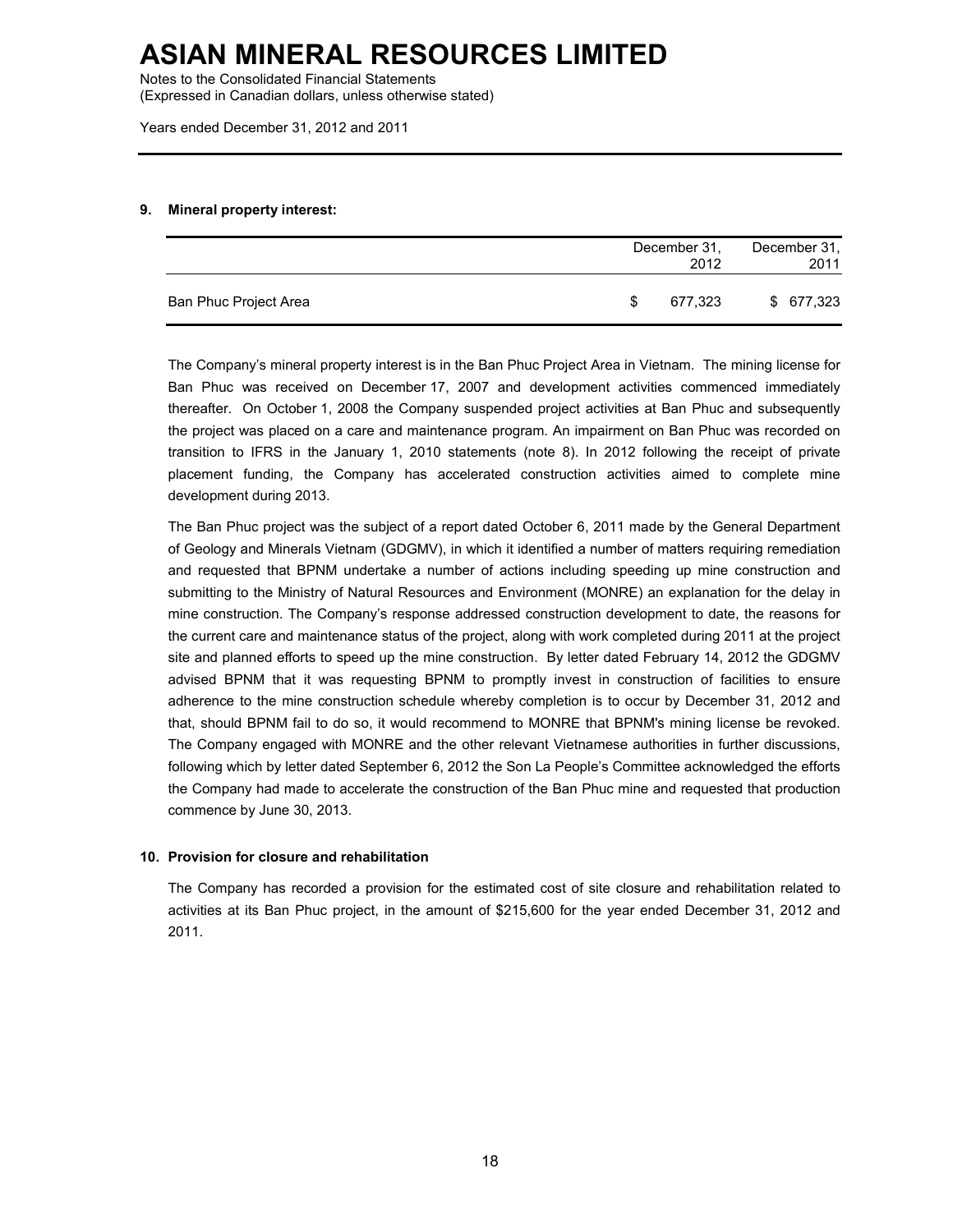Notes to the Consolidated Financial Statements

(Expressed in Canadian dollars, unless otherwise stated)

Years ended December 31, 2012 and 2011

#### **11. Share capital:**

#### (a) Authorized:

The Company's share capital consists of an unlimited number of common shares without par value.

#### (b) Issued and outstanding:

|                                                                                   | Number      |               |
|-----------------------------------------------------------------------------------|-------------|---------------|
|                                                                                   | of shares   | Amount        |
| Balance, January 1, 2011                                                          | 171.734.435 | \$90.372.093  |
| Issued during the year:<br>Shares issued on exercise of warrants (note 11(c)(ii)) | 31.200.000  | 4.680.000     |
| Balance, December 31, 2011                                                        | 202.934.435 | 95.052.093    |
| Issued during the year:<br>Shares issued under private placement (note 11(c(i))   | 322.272.726 | 20.781.010    |
| Balance, December 31, 2012                                                        | 525.207.161 | \$115,833,103 |

#### (c) Private placements:

(i) On May 25, 2012, the Company issued 108,333,333 units at \$0.06 per unit for gross proceeds of \$6,500,000. Each unit consisted of one common share and one half of one warrant to purchase a common share at \$0.10 until 25 May 2017. The costs associated with this placement totaled \$715,412.

On June 29, 2012, the Company issued 47,272,727 common shares at \$0.11 per share for gross proceeds of \$5,200,000. The costs associated with this placement totaled \$119,929.

On December 18, 2012, the Company issued 166,666,666 common shares at \$0.06 per share for gross proceeds of \$10,000,000. The costs associated with the placement totaled \$83,649.

- (ii) On January 7, 2011, 31,200,000 share purchase warrants were exercised at \$0.15 per share, for gross proceeds of \$4,680,000 (note 11(e)). Funds in the amount of \$75,000 received prior to the 2010 year-end were recorded as advances on subscriptions.
- (d) Share-based compensation:

The Company grants share purchase options pursuant to the policies of the TSX-Venture Exchange with respect to eligible persons, exercise price, maximum term, vesting, maximum options per person and termination of eligible person status. The purpose of the share purchase options is to retain and motivate management, staff, consultants and other qualified individuals by providing them with the opportunity, through share options, to acquire a proprietary interest in the Company and benefit from its growth.

The Company granted 5,933,132 options to directors, in lieu of director fees related to the period from April 1, 2012 to June 30, 2013. During the year 379,659 options were forfeited when a director relinquished the interim Chief Executive Officer role. The options, which expire on July 17, 2017, are exercisable at \$0.10 per share. 2,980,226 options vested during the year, with the remaining vesting in equal installments of 1,096,794 at March 31 and June 30, 2013.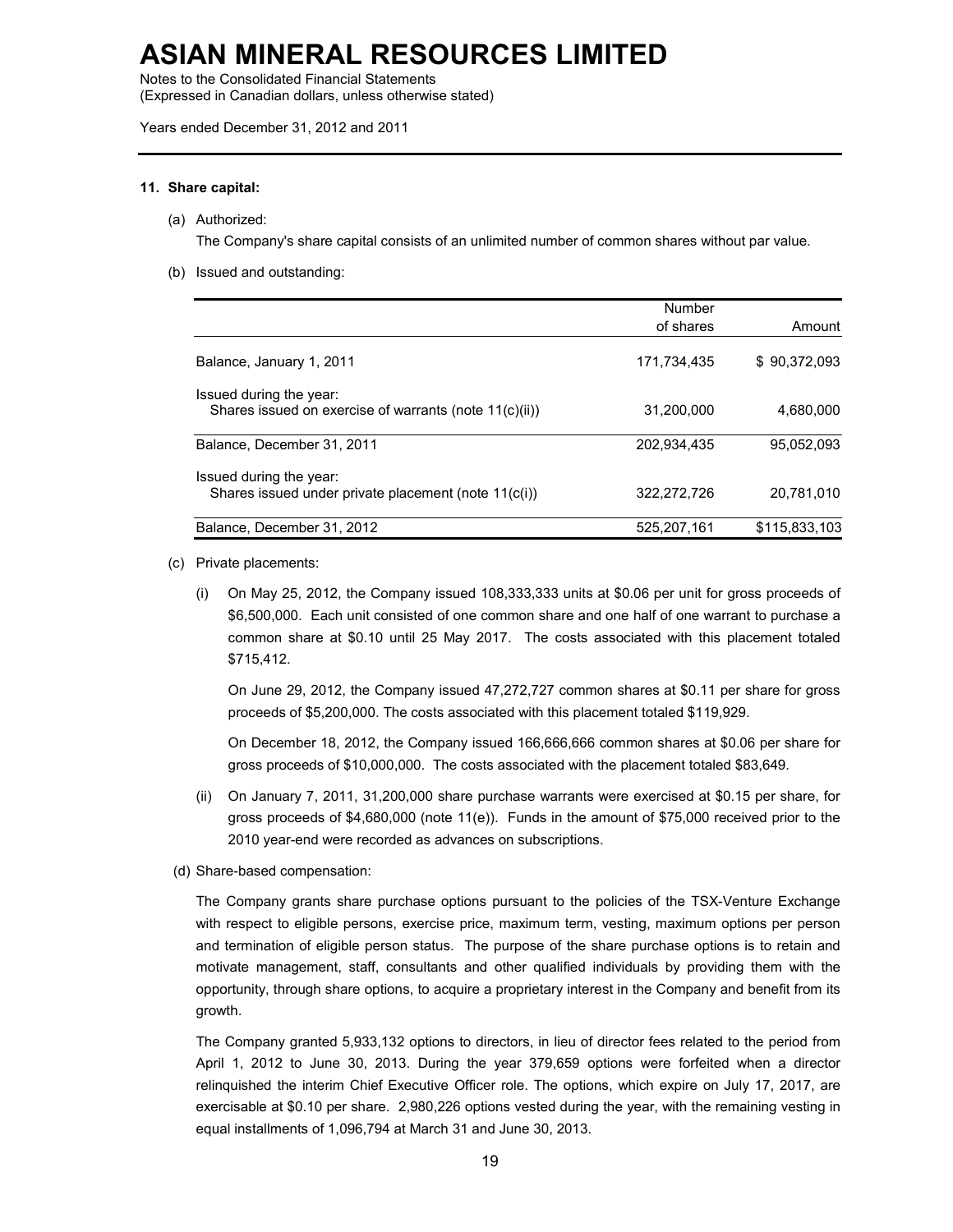Notes to the Consolidated Financial Statements (Expressed in Canadian dollars, unless otherwise stated)

Years ended December 31, 2012 and 2011

#### **11. Share capital (continued):**

(d) Share-based compensation (continued):

The Company granted 4,500,000 options to its employees on November 15, 2012. The options, which expire on November 16, 2017, are exercisable at \$0.10 per share and vest in equal quarterly installments of 1,125,000 options on March 31, June 30, September 30 and December 31, 2013.

During the year ended December 31, 2012, vesting of share options to directors and employees resulted in \$256,279 (2011: \$4,540) being recorded as share-based compensation. The compensation expense was estimated using the Black-Scholes option pricing model assuming a range of risk free interest rates averaging 1.57% and a range of expected volatilities of between 60-96%, an expected dividend rate of nil and an expected life of five years.

The continuity of outstanding share purchase options for the year ended December 31, 2012 is as follows:

| Expiry dates                            | Exercise<br>prices | <b>Balance</b><br>December 31.<br>2011 | Granted    | Exercised | Expired/<br>cancelled/<br>forfeited | <b>Balance</b><br>December 31,<br>2012 |
|-----------------------------------------|--------------------|----------------------------------------|------------|-----------|-------------------------------------|----------------------------------------|
|                                         |                    |                                        |            |           |                                     |                                        |
| February 8, 2012<br>March 27, 2012      | \$1.40<br>\$1.80   | 120.000<br>300.000                     |            |           | (120,000)<br>(300,000)              |                                        |
| November 26, 2012                       | \$2.00             | 330.000                                |            |           | (330,000)                           |                                        |
| January 22, 2013                        | \$1.55             | 200.000                                |            |           |                                     | 200.000                                |
| July 1, 2014                            | \$0.11             | 850.000                                |            |           |                                     | 850.000                                |
| July 17,2017                            | \$0.10             | $\overline{\phantom{0}}$               | 5,933,132  |           | (379, 659)                          | 5,553,473                              |
| November 16, 2017                       | \$0.10             | $\overline{\phantom{0}}$               | 4.500.000  |           |                                     | 4.500.000                              |
|                                         |                    | 1,800,000                              | 10.433.132 |           | (1, 129, 659)                       | 11,103,473                             |
| Weighted average exercise price         |                    | \$0.99                                 | \$0.10     |           | \$1.24                              | \$0.13                                 |
| Weighted average remaining life (years) |                    | 1.51                                   | 4.71       |           | 4.55                                | 4.37                                   |

The continuity of outstanding share purchase options for year ended December 31, 2011 is as follows:

|                                         | Exercise | <b>Balance</b><br>December 31. |         |           | Expired/<br>cancelled/ | Balance<br>December 31. |
|-----------------------------------------|----------|--------------------------------|---------|-----------|------------------------|-------------------------|
| Expiry dates                            | prices   | 2010                           | Granted | Exercised | forfeited              | 2011                    |
|                                         |          |                                |         |           |                        |                         |
| September 7, 2011                       | \$0.50   | 120.000                        |         |           | (120,000)              |                         |
| February 8, 2012                        | \$1.40   | 240.000                        |         |           | (120,000)              | 120,000                 |
| March 27, 2012                          | \$1.80   | 300,000                        |         |           |                        | 300,000                 |
| November 26, 2012                       | \$2.00   | 540.000                        |         |           | (210,000)              | 330,000                 |
| January 22, 2013                        | \$1.55   | 200,000                        |         |           |                        | 200,000                 |
| February 11, 2013                       | \$1.40   | 150.000                        |         |           | (150.000)              |                         |
| July 1, 2014                            | \$0.11   | 1.450.000                      |         |           | (600.000)              | 850,000                 |
| July 28, 2014                           | \$0.11   | 1,110,000                      |         |           | (1, 110, 000)          |                         |
|                                         |          | 4,110,000                      |         |           | (2,310,000)            | 1,800,000               |
| Weighted average exercise price         |          | \$0.69                         |         |           | \$.45                  | \$0.99                  |
| Weighted average remaining life (years) |          | 2.80                           |         |           | 2.05                   | 1.51                    |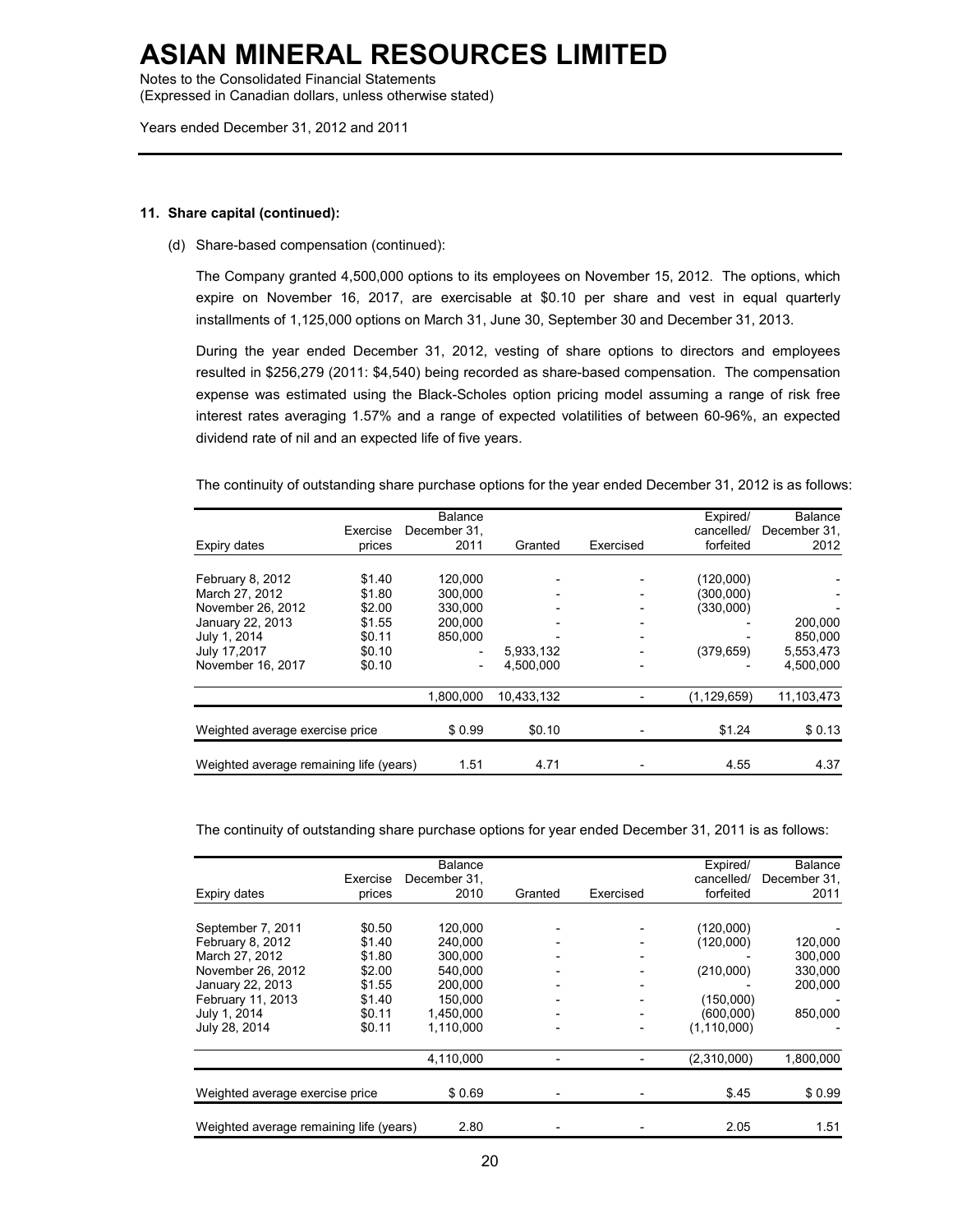Notes to the Consolidated Financial Statements

(Expressed in Canadian dollars, unless otherwise stated)

Years ended December 31, 2012 and 2011

#### **11. Share capital (continued):**

(d) Share-based compensation (continued):

As at December 31, 2012, 4,156,779 (2011 – 1,800,000) share purchase options were exercisable. These options have a weighted average exercise price of \$0.17 (2011 - \$0.99).

(e) Share purchase warrants:

The continuity of outstanding share purchase warrants for the year ended December 31, 2012 is as follows:

|                                         |                          | Balance<br>Exercise December 31. |                          |           | Expired   | <b>Balance</b><br>December 31, |
|-----------------------------------------|--------------------------|----------------------------------|--------------------------|-----------|-----------|--------------------------------|
| Expiry dates                            | prices                   | 2011                             | Granted                  | Exercised | cancelled | 2012                           |
|                                         |                          |                                  |                          |           |           |                                |
| May 25, 2017                            | \$0.10                   |                                  | 54,166,667               |           |           | 54,166,667                     |
|                                         |                          |                                  |                          |           |           |                                |
| Weighted average exercise price         |                          |                                  |                          |           |           | \$0.10                         |
|                                         |                          |                                  |                          |           |           |                                |
| Weighted average remaining life (years) | $\overline{\phantom{0}}$ | $\overline{\phantom{0}}$         | $\overline{\phantom{0}}$ |           |           | 4.40                           |

The continuity of outstanding share purchase warrants for the year ended December 31, 2011 is as follows:

| Expiry dates    | Exercise<br>prices | Balance<br>December 31,<br>2010 | Granted | Exercised                | Expired<br>cancelled     | Balance<br>December 31,<br>2011 |
|-----------------|--------------------|---------------------------------|---------|--------------------------|--------------------------|---------------------------------|
| January 7, 2011 | \$0.15             | 59.000.000<br>59,000,000        |         | 31.200.000<br>31,200,000 | 27.800.000<br>27,800,000 | $\overline{\phantom{0}}$        |

#### **12. Vietnamese office expenses:**

 $\overline{a}$ 

L.

|                                | 2012            |    | 2011      |
|--------------------------------|-----------------|----|-----------|
| Salary costs                   | \$<br>2,253,748 | \$ | 1,166,360 |
| Consulting fees                | 349.052         |    | 20,520    |
| Travel expense                 | 125.343         |    | 50,909    |
| Office expenses                | 249.366         |    | 126,679   |
| Storage costs                  | 29.923          |    | 62.313    |
| Insurance                      | 80.682          |    | 57,332    |
| Rent                           | 62,598          |    | 52,291    |
| Legal, licenses & permits      | 101,480         |    |           |
| Community projects             | (23,010)        |    | 124,034   |
| Health, safety and environment | 128.394         |    |           |
| Other                          | 250.340         |    | 385,803   |
|                                | \$<br>3.607.916 | S  | 2.046.241 |

Other Vietnamese office expenses include expenses such as foreign contractor withholding tax, training costs and costs of consumables and parts.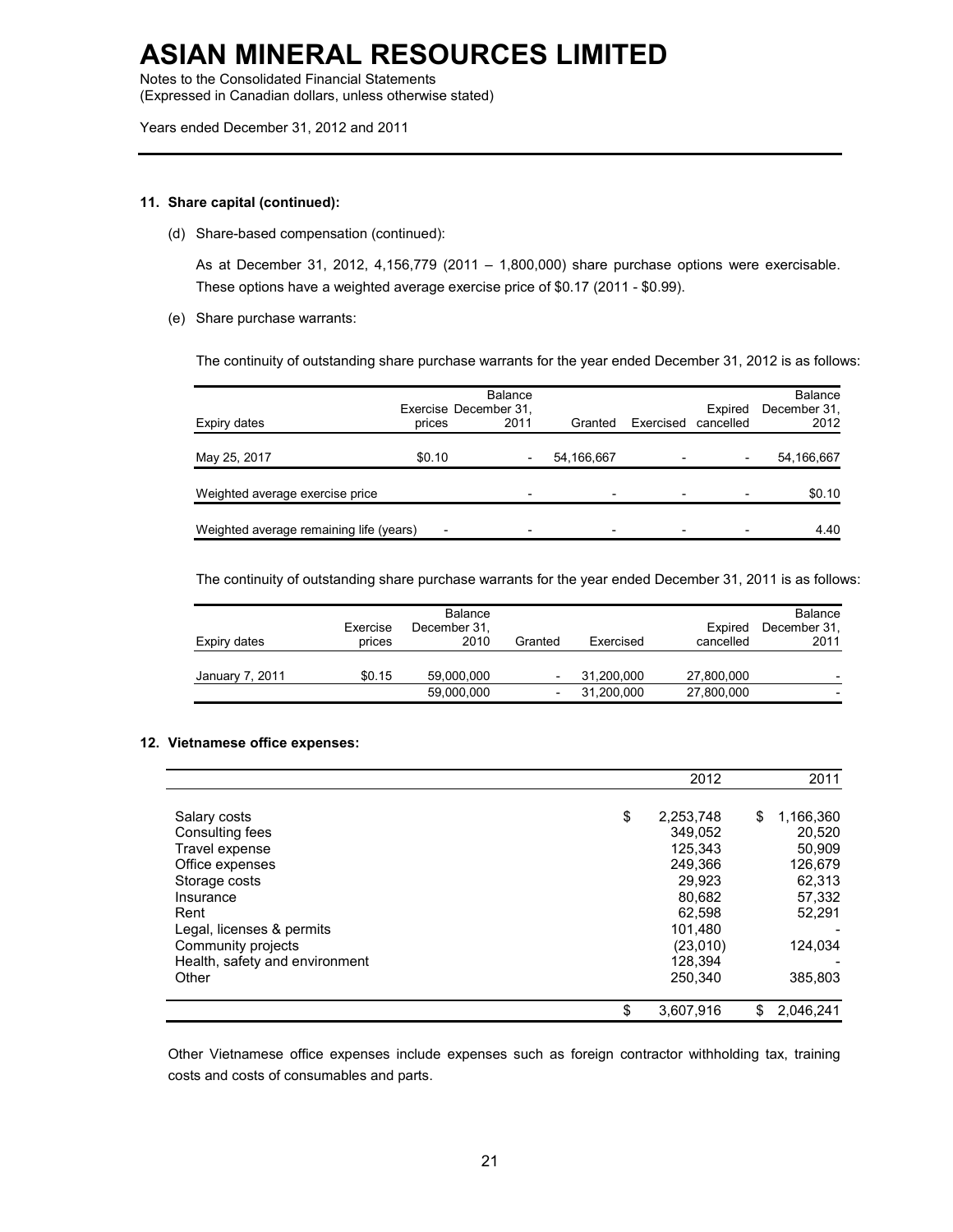Notes to the Consolidated Financial Statements

(Expressed in Canadian dollars, unless otherwise stated)

Years ended December 31, 2012 and 2011

#### **13. Related party transactions:**

(a) Balances receivable and payable:

The amounts due to related parties and included in accounts payable, are non-interest bearing, unsecured and due on demand, and comprise the following:

|                  |      | 2012                     | 2011         |
|------------------|------|--------------------------|--------------|
| Due to directors | - 13 | $\overline{\phantom{a}}$ | 41,537<br>S. |

#### (b) Key management personnel payment:

Key management personnel payment includes the salaries and consulting fees paid to our senior officers /and directors as follows:

|                                              | 2012              | 2011                   |
|----------------------------------------------|-------------------|------------------------|
| Salary and consulting fees<br>Directors fees | 383.644<br>47.697 | \$1,076,742<br>205,103 |
| Share-based payments to directors            | 244.051           | 1,082                  |
|                                              | 675.392           | \$1,282,927            |

#### (c) Pala Investments Limited

During 2012 Pala Investments Limited (Pala) became a controlling shareholder of the Company.

On May 25, 2012, Pala purchased 108,333,333 units of the Company for gross proceeds of \$6,500,000. Each unit consisted of one common share and one half of one common share purchase warrant which entitles Pala to purchase one common share at a price of \$0.10 until May 25, 2017 (note 11 (c)(i)). Concurrently with this private placement, Pala purchased 49,481,600 AMR shares from the previous controlling shareholder. Following these transactions two Pala nominees were appointed to the Company's board of directors.

On June 29, 2012 Melior Resources Inc, a company controlled by Pala, purchased 47,272,727 shares of the Company by way of private placement (note 11(c)(i)).

On December 18, 2012 Pala purchased 150,000,000 common shares of the Company under a private placement (note 11 (c)(i)).

On December 20, 2012 Pala announced that they had purchased 25,891,581 shares of the Company by way of a share purchase agreement with a third party.

As a result of these 2012 transactions, at December 31, 2012 Pala owned and controlled, directly or indirectly 380,979,241 shares of the Company and 54,166,667 warrants to purchase AMR shares (note 11(e)), representing 72.5% of the issued and outstanding common shares of the Company on an undiluted basis and 75.1% on a partially diluted basis.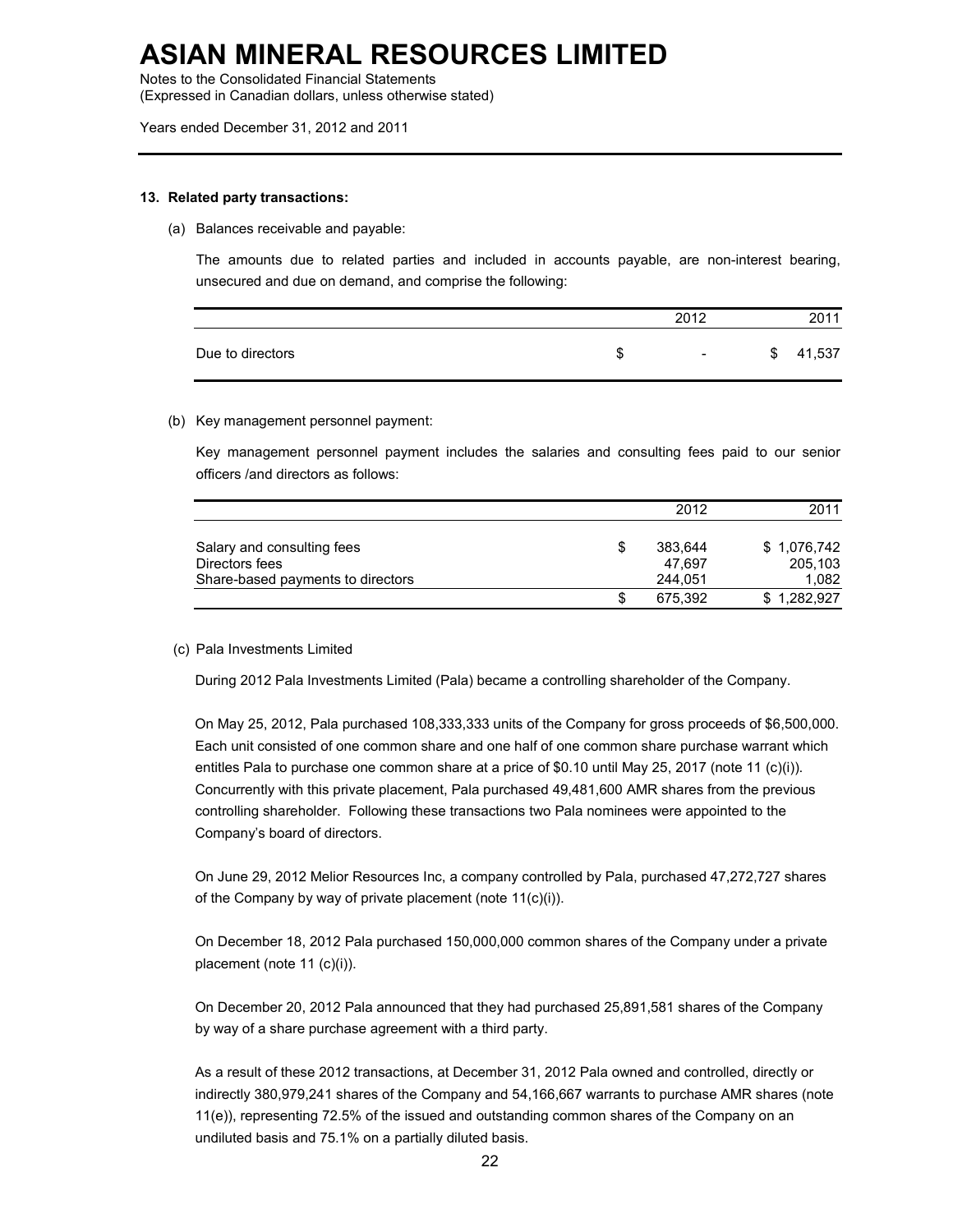Notes to the Consolidated Financial Statements (Expressed in Canadian dollars, unless otherwise stated)

Years ended December 31, 2012 and 2011

Subsequent to year-end, on March 28, 2013 Pala purchased 158,845,081 common shares of the Company pursuant to the excise of it basic subscription privilege in full under the Company's rights offering (note 20). In addition Pala purchased 88,762,232 common share of the Company pursuant to a standby commitment provided as part of the rights offering. Subsequent to these purchases Pala owned and controlled, directly or indirectly 617,086,554 common shares of the Company representing 79.6% of the issued and outstanding shares of the Company on an undiluted basis, or 80.9% on a partially diluted basis.

#### **14. Segmented information:**

The Company conducts its business as a single reportable operating segment, being the exploration and development of mineral properties in Vietnam. Geographical information is as follows:

| December 31, 2012         | Canada       | Vietnam    | Other     | Total        |
|---------------------------|--------------|------------|-----------|--------------|
| Revenue (interest income) | \$<br>59.094 | \$         | 2<br>\$   | \$<br>59,096 |
| Loss for the year         | 1,318,731    | 3,478,944  | 70        | 4,797,745    |
| Assets                    | 12,588,205   | 25,048,599 | 678,151   | 38,314,955   |
|                           |              |            |           |              |
| December 31, 2011         | Canada       | Vietnam    | Other     | Total        |
| Revenue (interest income) | \$<br>36.099 | \$         | 2<br>\$   | \$<br>36,101 |
| Loss for the year         | 1,304,096    | 1,880,120  | 2,055     | 3,186,271    |
| Assets                    | 2,442,835    | 16,190,489 | 1,865,485 | 20,498,809   |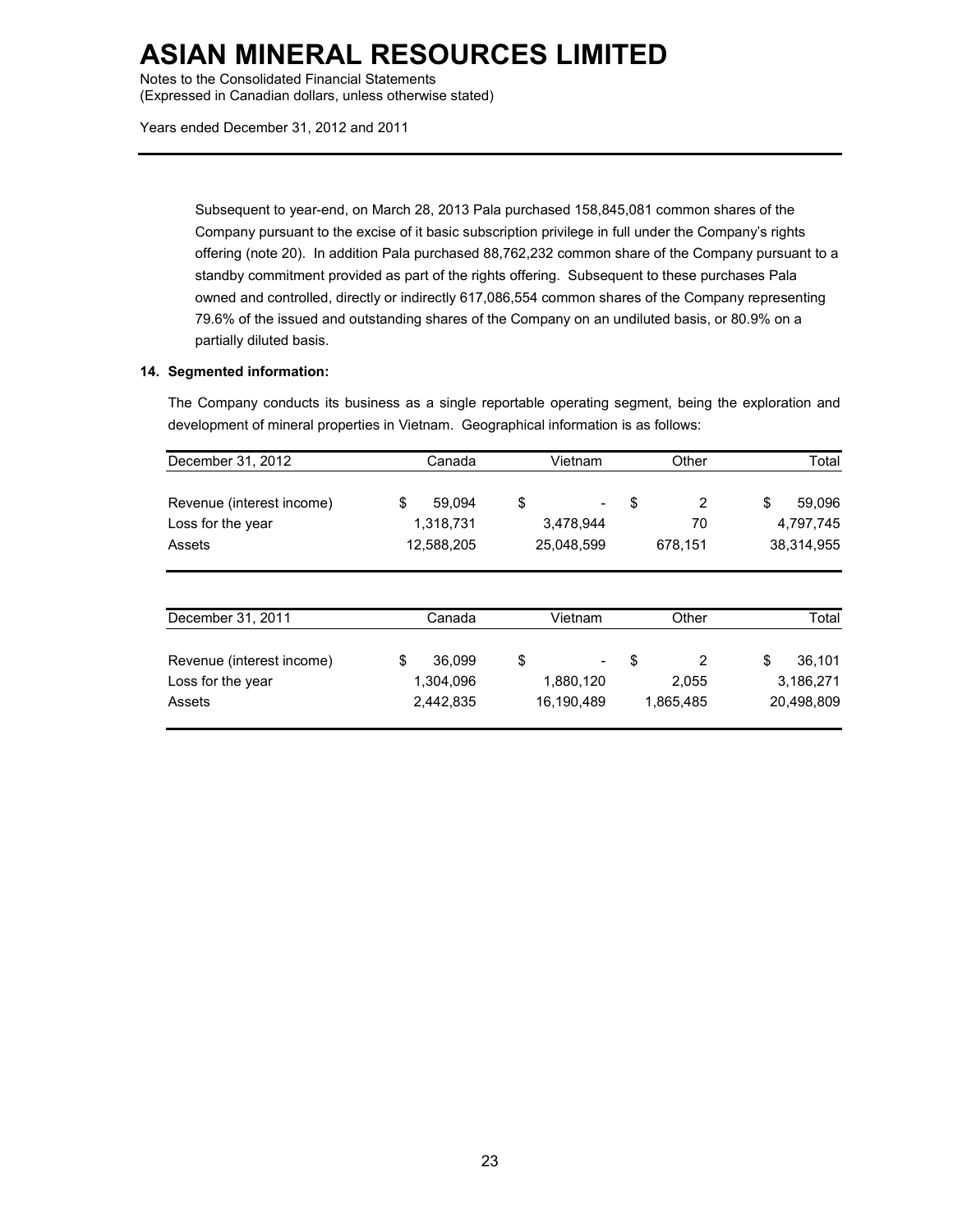Notes to the Consolidated Financial Statements

(Expressed in Canadian dollars, unless otherwise stated)

Years ended December 31, 2012 and 2011

#### **15. Supplemental cash flow information:**

|                                                                                                                                             | 2012         |   | 2011    |
|---------------------------------------------------------------------------------------------------------------------------------------------|--------------|---|---------|
| Supplemental information:<br>Interest received                                                                                              | \$<br>59.096 | S | 36.101  |
| Non-cash financing and investing transactions:                                                                                              |              |   |         |
| Movement from advances on share subscriptions to share capital                                                                              |              |   | 75.000  |
| Closure and rehabilitation increase in property, plant and equipment<br>Movement from share based payments reserve to deficit for forfeited |              |   | 215,600 |
| options                                                                                                                                     | 724,367      |   | 545.450 |

#### **16. Financial risk management:**

(a) Credit risk:

Credit risk is the risk of an unexpected loss if a customer or third party to a financial instrument fails to meet its contractual obligations. The Company is subject to credit risk on the cash balances at the bank, its short-term guaranteed investment certificates and accounts receivable. The investments are held with Schedule 1 banks or equivalent, with the majority of its cash held in Canadian based banking institutions, authorized under the Bank Act to accept deposits, which may be eligible for deposit insurance provided by the Canadian Deposit Insurance Corporation. Accounts receivable consists of sales tax due from the Vietnamese government of \$439,000 and other receivables of \$426,000 which are not considered past due.

(b) Liquidity risk:

Liquidity risk is the risk that the Company will not be able to meet its financial obligations as they fall due. The Company has in place a planning and budgeting process to aid in determining the funds required to support normal operating requirements on an ongoing basis, including its capital development and exploration expenditures. As at December 31, 2012, the Company had a cash and cash equivalent balance of \$15.3 million (2011 - \$2.7 million) to settle liabilities of \$3.7 million (2011 - \$2.1 million).

(c) Market risk:

The Company's primary market risks include changes in foreign exchange and interest rates on financial instruments in other than Canadian dollars. At December 31, 2012, the Company had no hedging agreements in place with respect to metal prices or exchange rates.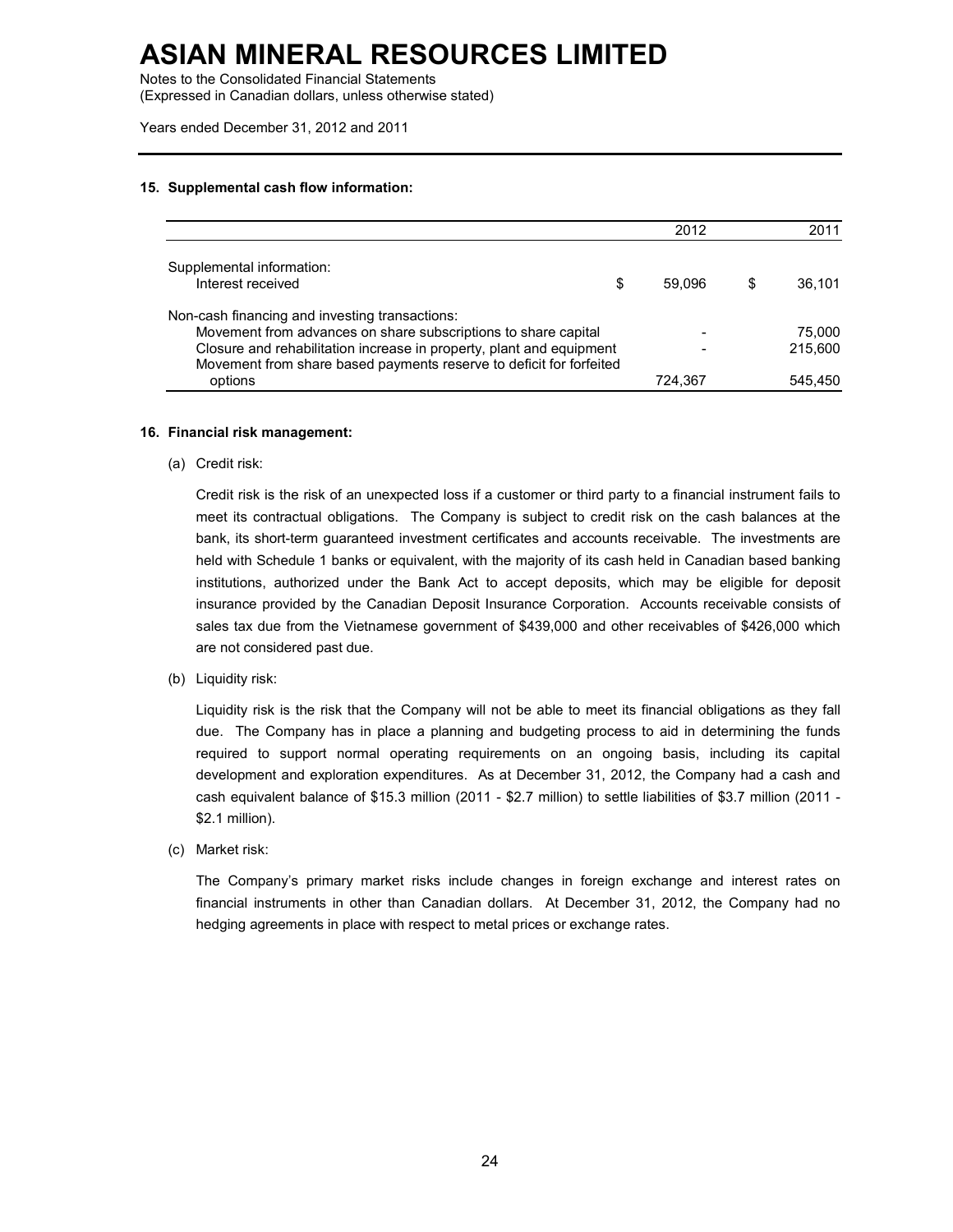Notes to the Consolidated Financial Statements

(Expressed in Canadian dollars, unless otherwise stated)

Years ended December 31, 2012 and 2011

#### **16. Financial risk management (continued):**

- (c) Market risk (continued):
	- (*i*) Currency risk:

The Company is exposed to the financial risks related to the fluctuation of foreign exchange rates. The Company has offices in Canada and Vietnam and holds cash in Canadian, United States, Vietnamese and Australian currencies in line with forecasted expenditures. A significant change in the currency exchange rates between the Canadian dollar relative to the US dollar, Vietnamese dong and Australian dollar could have an effect on the Company's results of operations, financial position or cash flows.

At December 31, 2012, the Company is exposed to currency risk through the following assets and liabilities denominated in US dollars:

|                                                                                              |      | 2012                                     |      | 2011                             |
|----------------------------------------------------------------------------------------------|------|------------------------------------------|------|----------------------------------|
| Cash and cash equivalents<br>Accounts receivable<br>Accounts payable and accrued liabilities |      | US\$ 3,547,101<br>274.246<br>(3,366,999) | US\$ | 577,051<br>86.015<br>(1,579,253) |
|                                                                                              | US\$ | (454, 348)                               | US\$ | (916, 187)                       |
| Canadian dollar equivalent (year-end)                                                        |      | (452,043)                                |      | (931, 747)                       |

A 10% change in the Canadian dollar against the US dollar at December 31, 2012 would result in a change of \$45,204 (2011 - \$93,174) to net income.

At December 31, 2012, the Company is exposed to currency risk through the following assets and liabilities denominated in Vietnamese dong:

|                                                                                              |     | 2012                         |     | 2011                         |
|----------------------------------------------------------------------------------------------|-----|------------------------------|-----|------------------------------|
| Cash and cash equivalents<br>Accounts receivable<br>Accounts payable and accrued liabilities | VND | 298,403,666<br>9,180,125,165 | VND | 793,448,779<br>2,267,012,145 |
|                                                                                              | VND | 9,478,528,831                |     | VND 3,060,460,924            |
| Canadian dollar equivalent (year-end)                                                        | \$  | 454.977                      | \$  | 146,904                      |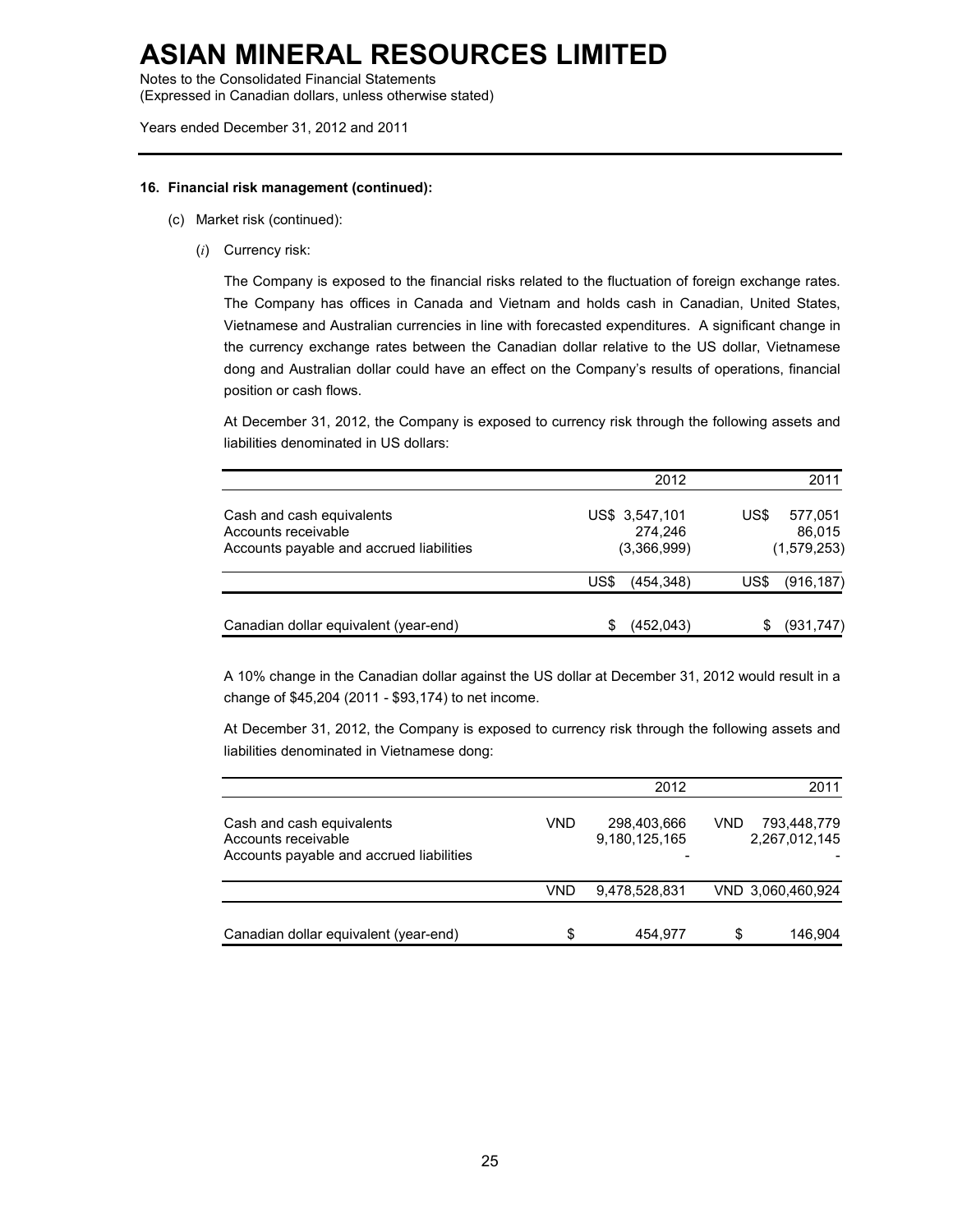Notes to the Consolidated Financial Statements

(Expressed in Canadian dollars, unless otherwise stated)

Years ended December 31, 2012 and 2011

#### **16. Financial risk management (continued):**

- (c) Market risk (continued):
	- (*i*) Currency risk:

A 10% change in the Canadian dollar against the Vietnamese dong at December 31, 2012 would result in a change of \$45,498 (2011 - \$14,690) to net income.

At December 31, 2012, the Company is exposed to currency risk through the following assets and liabilities denominated in Australian dollars:

|                                       |     | 2012    |     | 2011    |
|---------------------------------------|-----|---------|-----|---------|
| Cash and cash equivalents             | A\$ | 121.716 | A\$ | 122,496 |
|                                       | A\$ | 121,716 | A\$ | 122,496 |
| Canadian dollar equivalent (year-end) | S   | 125.844 | S   | 117,510 |

A 10% change in the Canadian dollar against the Australian dollar at December 31, 2012 would result in a change of \$12,584 (2011 - \$11,751) to net income.

(*ii*) Interest rate risk:

Interest rate risk is the risk that the fair value or future cash flows of a financial instrument will fluctuate because of changes in market interest rates.

The Company's cash and cash equivalents attract interest at floating rates and have maturities of 90 days or less. The interest is typical of Canadian banking rates, which are at present low, however the Company's conservative investment strategy mitigates the risk of deterioration to the capital. A change of 100 basis points in the interest rate would not be material to the financial statements.

(d) Fair value:

All financial instruments measured at fair value are categorized into one of three hierarchy levels, described below, for disclosure purposes. Each level is based on the transparency of the inputs used to measure the fair values of assets and liabilities:

- Level 1 Values based on unadjusted quoted prices in active markets that are accessible at the measurement date for identical assets and liabilities;
- Level 2 Values based on quoted prices in markets that are not active or model inputs that are observable either directly or indirectly for substantially the full term of the asset or liability; and
- Level 3 Values based on prices or valuation techniques that require inputs that are both unobservable and significant to the overall fair value measurement.

The carrying values of cash and cash equivalents, accounts receivable and accounts payable and accrued liabilities approximate their respective fair values due to the short-term nature of these instruments.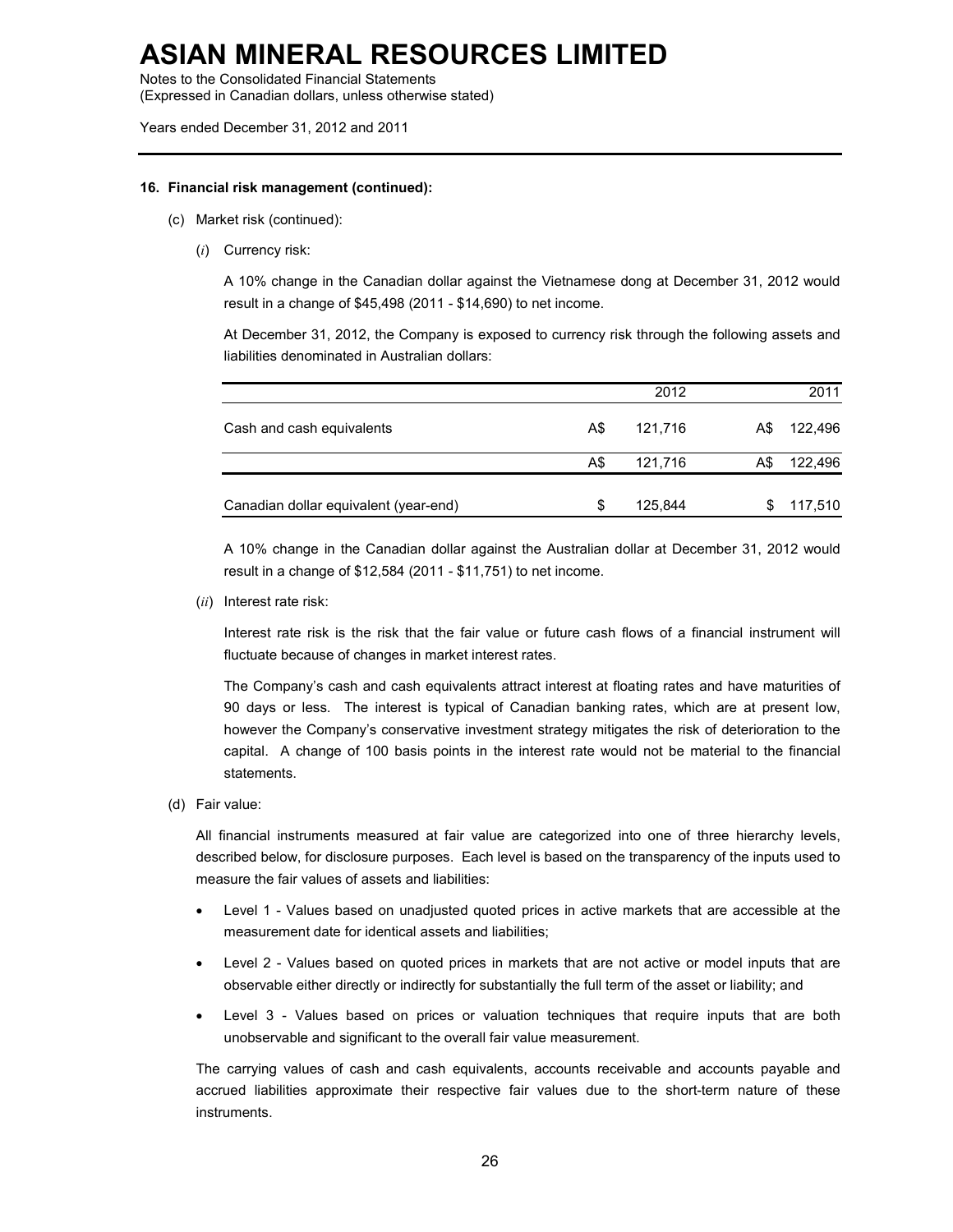Notes to the Consolidated Financial Statements

(Expressed in Canadian dollars, unless otherwise stated)

Years ended December 31, 2012 and 2011

#### **17. Income tax:**

The Company's income tax recovery differs from the amounts computed by applying the Vietnam statutory rate of 15% as follows:

|                                                                                                                                                                                                                              | 2012                                                               | 2011                                                        |
|------------------------------------------------------------------------------------------------------------------------------------------------------------------------------------------------------------------------------|--------------------------------------------------------------------|-------------------------------------------------------------|
| Income (loss) for the year before income tax                                                                                                                                                                                 | \$<br>(4,797,745)                                                  | \$<br>(3, 186, 271)                                         |
| Expected tax recovery<br>Foreign tax rates different from Vietnam Statutory rates<br>Change in unrecognized deferred tax assets<br>Other permanent differences<br>Change in future tax rate on opening temporary differences | \$<br>719,662<br>141,267<br>(3.939.875)<br>(319, 515)<br>3,398,461 | \$<br>477,941<br>251,572<br>(280, 816)<br>(448, 697)        |
| Deferred income tax recovery                                                                                                                                                                                                 | \$                                                                 | \$                                                          |
| Unrecognized deferred tax assets                                                                                                                                                                                             |                                                                    |                                                             |
| Deferred financing costs<br><b>Mineral Property interest</b><br>Property and equipment<br>Provision for site closure and reclamation<br>Net operating losses:<br>Vietnam                                                     | \$<br>189,371<br>2,045,113<br>6,369,876<br>53,625<br>700,732       | \$<br>33,563<br>1,245,497<br>3,911,626<br>33,027<br>296,452 |
| Canada                                                                                                                                                                                                                       | 3,464,995                                                          | 3,127,034                                                   |
|                                                                                                                                                                                                                              | \$<br>12,823,712                                                   | \$<br>8,647,199                                             |

As at December 31, 2012, the Company had tax losses of:

| Tax loss |               | Expire between |
|----------|---------------|----------------|
| Canada   | \$13,860,000  | 2014 and 2033  |
| Vietnam  | \$ 27,909,000 | 2013 and 2017  |

At December 31, 2012, the Company had deductible temporary differences other than tax losses of \$34,633,000 for which deferred tax assets have not been recognized because it is not probable that future taxable profits will be available against which the Company can utilize the benefits.

There is no taxable temporary difference with respect to investments in subsidiaries that has not been recognized as at December 31, 2012.